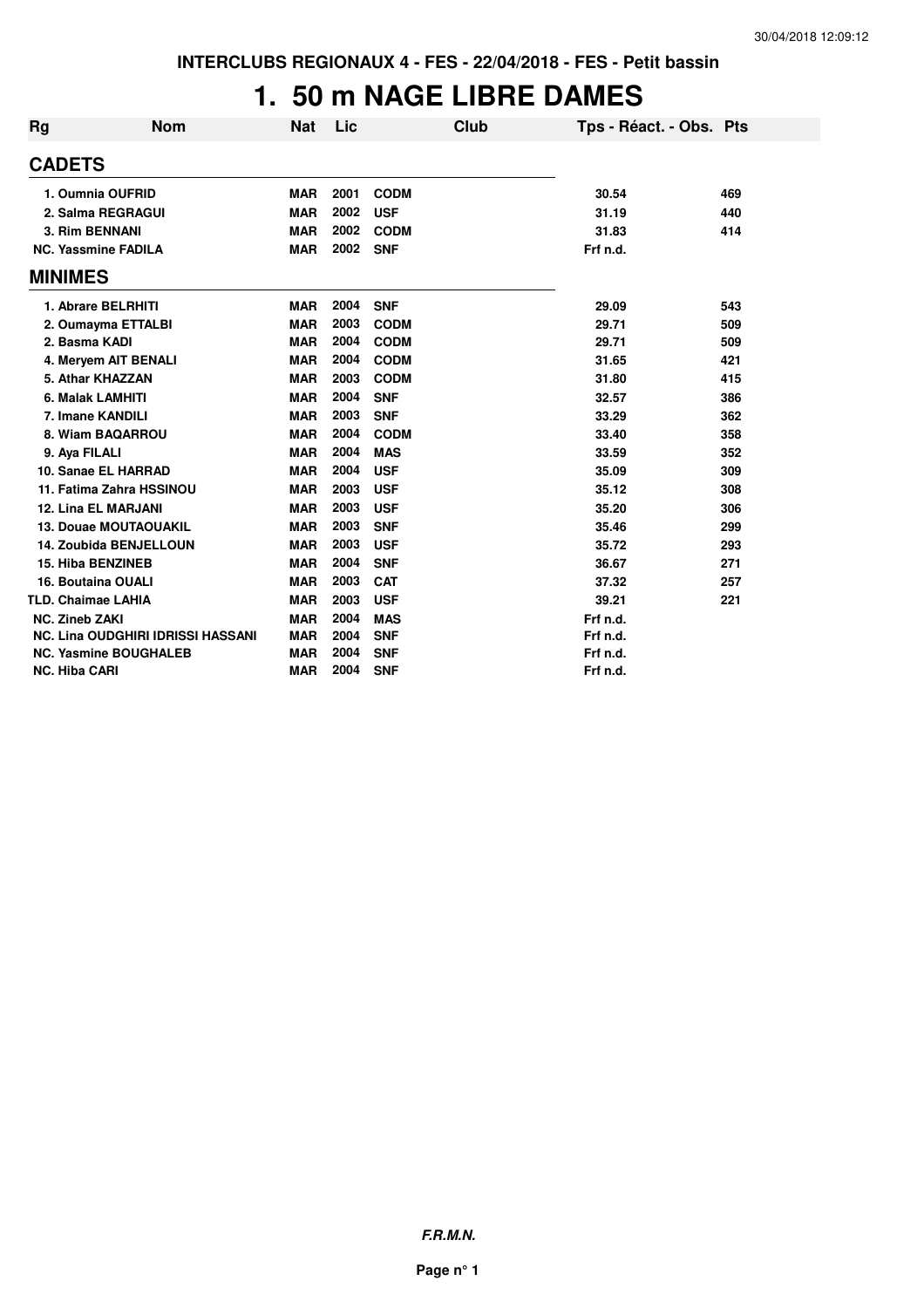#### **2. 50 m NAGE LIBRE MESSIEURS**

| <b>Rg</b> | <b>Nom</b>                       | <b>Nat</b> | Lic  | Club          | Tps - Réact. - Obs. Pts |     |
|-----------|----------------------------------|------------|------|---------------|-------------------------|-----|
|           | <b>SENIORS</b>                   |            |      |               |                         |     |
|           | 1. Khalil ISMAILI                | <b>MAR</b> | 1998 | <b>CODM</b>   | 27.10                   | 459 |
|           | <b>JUNIORS</b>                   |            |      |               |                         |     |
|           | 1. Ali SADOUK                    | <b>MAR</b> | 1999 | <b>USF</b>    | 26.05                   | 517 |
|           | 2. Hamza BENNOUNA                | <b>MAR</b> | 2000 | <b>USF</b>    | 27.64                   | 433 |
|           | <b>CADETS</b>                    |            |      |               |                         |     |
|           | 1. Ilyas BOUDENE                 | <b>MAR</b> | 2001 | <b>MAS</b>    | 25.86                   | 528 |
|           | 2. Abdellah KHARKHACH            | <b>MAR</b> | 2001 | <b>USF</b>    | 26.56                   | 488 |
|           | 3. Youssef EL YAZAMI ADLI        | <b>MAR</b> | 2002 | <b>USF</b>    | 27.92                   | 420 |
|           | 4. Othman RASSI                  | <b>MAR</b> | 2002 | <b>UNO</b>    | 28.23                   | 406 |
|           | 5. Ismail EL HAMOUMI             | <b>MAR</b> | 2002 | <b>USF</b>    | 28.51                   | 394 |
|           | 6. El Mehdi ELKAMYA              | <b>MAR</b> | 2002 | <b>SNF</b>    | 29.30                   | 363 |
|           | 7. Mohamed RASSI                 | <b>MAR</b> | 2002 | <b>UNO</b>    | 29.42                   | 359 |
|           | 8. Aymane SIAHMED OUALI          | <b>MAR</b> | 2002 | <b>SNF</b>    | 29.75                   | 347 |
|           | <b>TLD. Mohammed Ayoub SAIDI</b> | <b>MAR</b> | 2002 | <b>SNF</b>    | 34.96                   | 214 |
|           | <b>NC. Ahmed Adam BOUMLIK</b>    | MAR        | 2002 | <b>USF</b>    | Frf n.d.                |     |
|           | <b>MINIMES</b>                   |            |      |               |                         |     |
|           | 1. Adam SEDDOUK                  | MAR        | 2003 | <b>CODM</b>   | 26.09                   | 515 |
|           | 2. Adnane BENADADA               | <b>MAR</b> | 2003 | <b>SNF</b>    | 26.36                   | 499 |
|           | 3. Mahmoud AYOUBI                | <b>MAR</b> | 2004 | <b>CODM</b>   | 26.79                   | 475 |
|           | 4. Sami SAMRAH                   | <b>MAR</b> | 2003 | <b>CODM</b>   | 27.18                   | 455 |
|           | 5. Yasser ELMAMOUN               | <b>MAR</b> | 2003 | <b>CODM</b>   | 27.25                   | 452 |
|           | 6. Walid DEQQAOUI                | <b>MAR</b> | 2003 | <b>USF</b>    | 27.64                   | 433 |
|           | <b>7. Anass KEMMOUNE</b>         | <b>MAR</b> | 2003 | <b>SNF</b>    | 28.45                   | 397 |
|           | 8. Anas BOUHAMIDI ALAOUI         | <b>MAR</b> | 2004 | <b>CODM</b>   | 29.14                   | 369 |
|           | 9. Ahmed Yassine SAIDI           | <b>MAR</b> | 2004 | <b>UNO</b>    | 29.73                   | 348 |
|           | <b>10. Mohamed Mounib TOUATI</b> | MAR        | 2003 | <b>CODM</b>   | 29.80                   | 345 |
|           | 11. Walid RHZAL                  | MAR        | 2003 | <b>UNO</b>    | 29.91                   | 341 |
|           | 12. Ilyas ES SAHELY              | MAR        | 2003 | <b>SNF</b>    | 30.59                   | 319 |
|           | 13. Mohammed Amine CHETOUANE     | MAR        | 2003 | <b>UNO</b>    | 30.77                   | 313 |
|           | <b>13. Youssef SAIDI</b>         | MAR        | 2003 | <b>SNF</b>    | 30.77                   | 313 |
|           | <b>15. Othmane ZAITOUNE</b>      | <b>MAR</b> | 2004 | <b>MAS</b>    | 30.88                   | 310 |
|           | <b>16. Ilyas CHEKKORI</b>        | MAR        | 2004 | <b>SNF</b>    | 31.76                   | 285 |
|           | 17. Anass BOUABDELLAOUI          | MAR        | 2004 | <b>MCO</b>    | 32.13                   | 275 |
|           | 17. Youssef KADIRI HASSANI       | <b>MAR</b> | 2003 | <b>SNF</b>    | 32.13                   | 275 |
|           | 19. M'hammed RHORCHI             | <b>MAR</b> | 2003 | <b>SNF</b>    | 32.25                   | 272 |
|           | 20. Salmane DKHISSI              | <b>MAR</b> | 2004 | <b>USF</b>    | 32.72                   | 261 |
|           | 21. Mohamed Chawki AYACH         | <b>MAR</b> | 2003 | <b>CAT</b>    | 33.70                   | 238 |
|           | 22. Othmane BEKKAL               | <b>MAR</b> | 2004 | <b>MCO EN</b> | 35.41                   | 206 |
|           | 23. Yassine MAKNASSI SALIME      | <b>MAR</b> | 2004 | <b>MAS</b>    | 35.63                   | 202 |
|           | NC. Abderrahmane AMMARA          | <b>MAR</b> | 2003 | <b>CAT</b>    | Frf exc.                |     |
|           | <b>NC. Mehdi MESSOUDI</b>        | <b>MAR</b> | 2003 | <b>MAS</b>    | Frf n.d.                |     |
|           | <b>NC. Ismail NEJJARI</b>        | <b>MAR</b> | 2003 | <b>MAS</b>    | Frf n.d.                |     |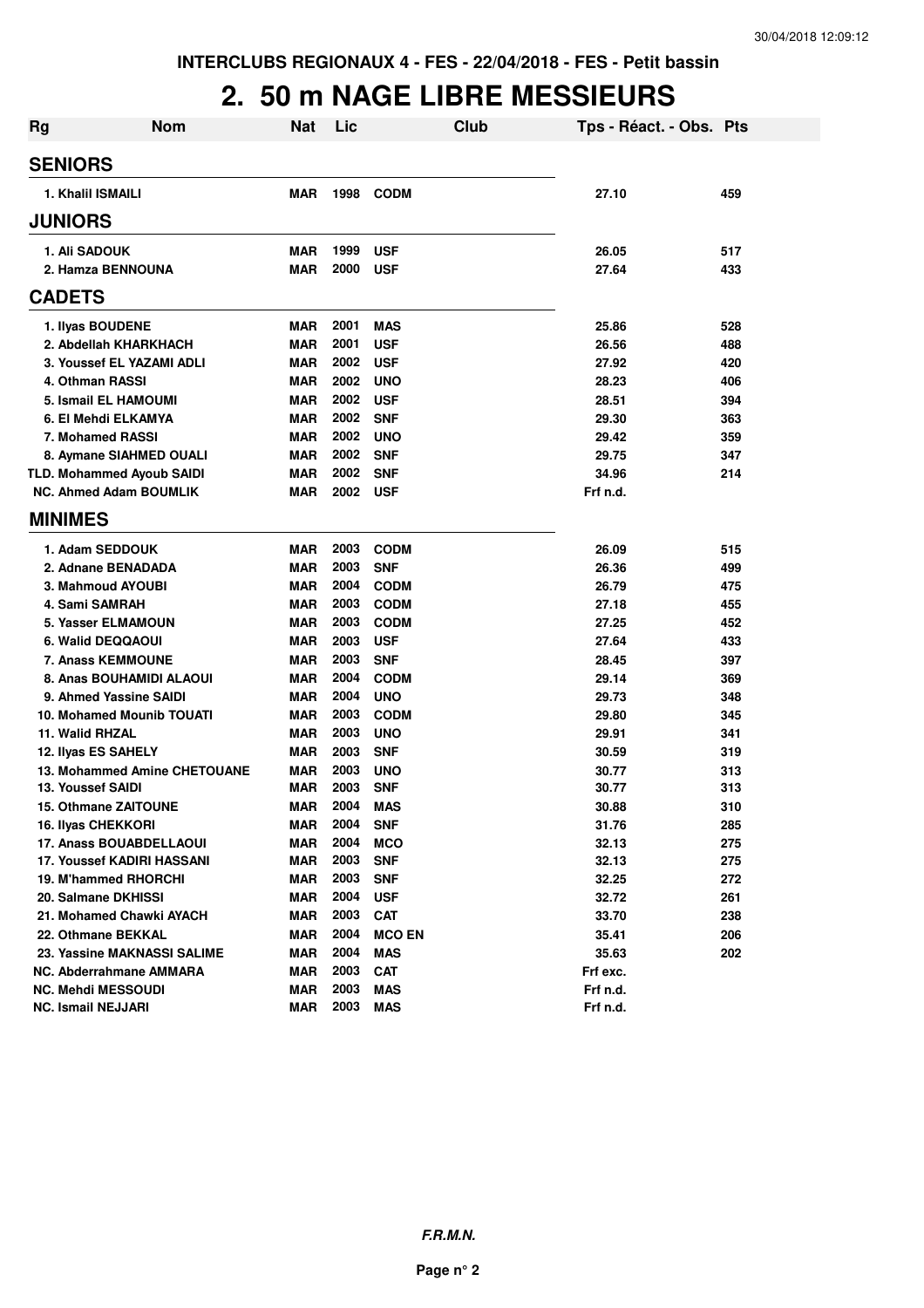## **3. 200 m DOS DAMES**

| Rg                       | <b>Nom</b>                         | <b>Nat</b> | <b>Lic</b> | Club        | Tps - Réact. - Obs. Pts |     |
|--------------------------|------------------------------------|------------|------------|-------------|-------------------------|-----|
| <b>CADETS</b>            |                                    |            |            |             |                         |     |
| 1. Rim BENNANI           |                                    | <b>MAR</b> | 2002       | <b>CODM</b> | 2:54.95                 | 356 |
| <b>NC. Oumnia OUFRID</b> |                                    | <b>MAR</b> | 2001       | <b>CODM</b> | Dsq VI                  | 0   |
|                          | <b>NC. Ayat Errahmane BELRHITI</b> | <b>MAR</b> | 2002       | <b>MAS</b>  | Dsq VI                  | 0   |
| <b>MINIMES</b>           |                                    |            |            |             |                         |     |
|                          | 1. Maroua LAISSAOUI                | <b>MAR</b> | 2004       | <b>CODM</b> | 2:40.25                 | 464 |
| 2. Hajar SABER           |                                    | <b>MAR</b> | 2003       | <b>CODM</b> | 2:40.36                 | 463 |
|                          | 3. Douae EL MOUJARRADE             | <b>MAR</b> | 2003       | <b>SNF</b>  | 2:46.71                 | 412 |
|                          | 4. Fatima Zahra LAKTATI            | <b>MAR</b> | 2004       | <b>MAS</b>  | 2:50.12                 | 387 |
|                          | 5. Doha TABERKANT                  | <b>MAR</b> | 2004       | <b>SNF</b>  | 2:56.21                 | 349 |
|                          | 6. Wiam BAQARROU                   | <b>MAR</b> | 2004       | <b>CODM</b> | 2:57.80                 | 339 |
|                          | <b>NC. Yasmine BOUGHALEB</b>       | <b>MAR</b> | 2004       | <b>SNF</b>  | Frf n.d.                |     |
| <b>NC. Aya FILALI</b>    |                                    | <b>MAR</b> | 2004       | <b>MAS</b>  | Dsq VI                  | 0   |
| <b>NC. Hiba BENZINEB</b> |                                    | <b>MAR</b> | 2004       | <b>SNF</b>  | Dsq VI                  | 0   |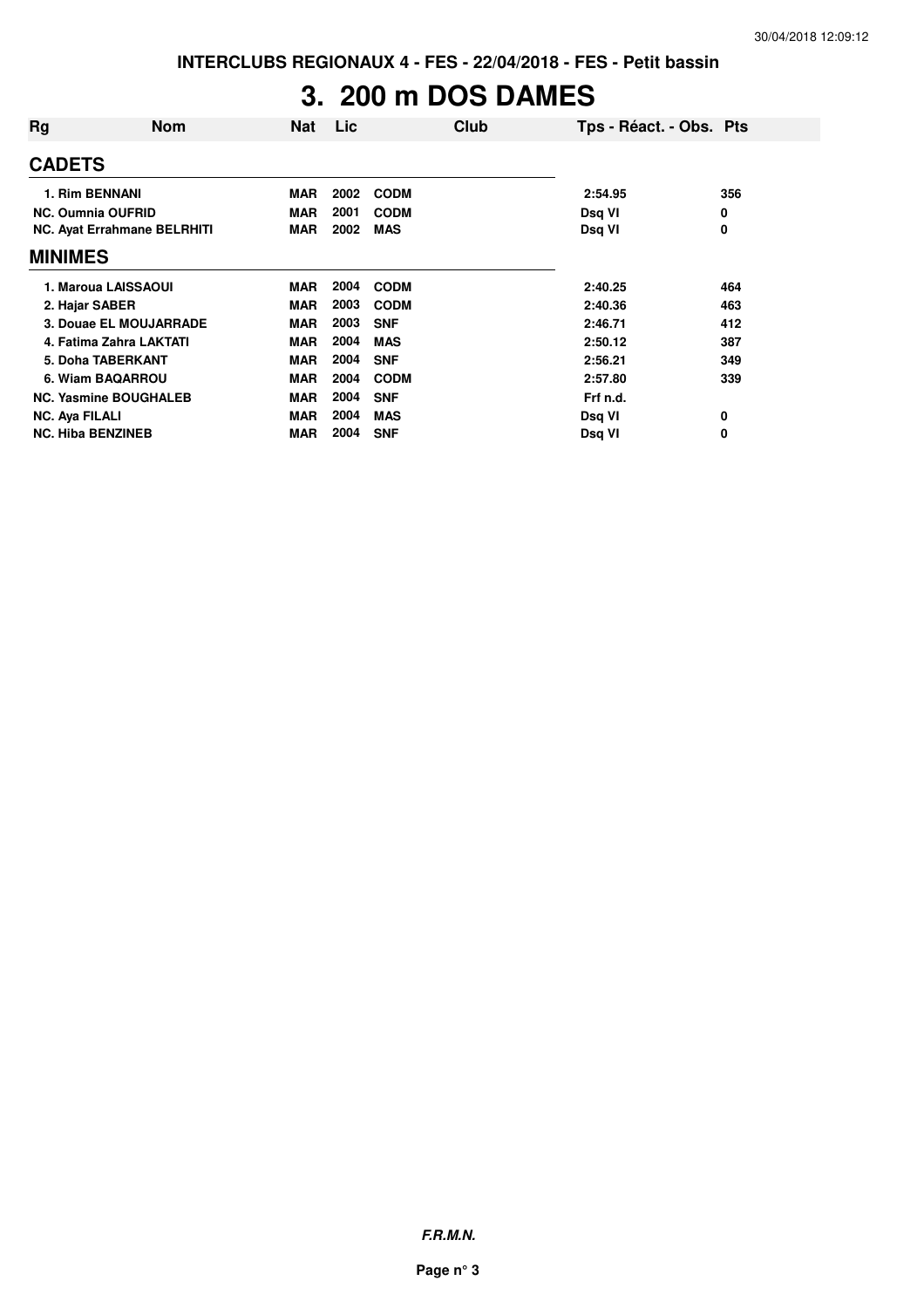## **4. 200 m DOS MESSIEURS**

| Rg                        | Nom                                 | Nat        | Lic  | Club        | Tps - Réact. - Obs. Pts |     |
|---------------------------|-------------------------------------|------------|------|-------------|-------------------------|-----|
| <b>SENIORS</b>            |                                     |            |      |             |                         |     |
| 1. Karim AMARTI           |                                     | <b>MAR</b> | 1998 | <b>USF</b>  | 2:25.09                 | 459 |
| <b>CADETS</b>             |                                     |            |      |             |                         |     |
| 1. Omar FILALI            |                                     | <b>MAR</b> | 2001 | <b>USF</b>  | 2:31.03                 | 406 |
|                           | 2. Driss BENCHEIKH                  | <b>MAR</b> | 2001 | <b>USF</b>  | 2:37.41                 | 359 |
|                           | <b>3. Ismail EL HAMOUMI</b>         | <b>MAR</b> | 2002 | <b>USF</b>  | 2:47.84                 | 296 |
|                           | 4. El Mehdi ELKAMYA                 | <b>MAR</b> | 2002 | <b>SNF</b>  | 2:48.86                 | 291 |
| <b>MINIMES</b>            |                                     |            |      |             |                         |     |
|                           | 1. Zakariae AMALI                   | <b>MAR</b> | 2003 | <b>CODM</b> | 2:28.14                 | 431 |
|                           | 2. Mohammed MOUISSE                 | <b>MAR</b> | 2004 | <b>USF</b>  | 2:33.26                 | 389 |
|                           | 3. Ayman MEFETTAR                   | <b>MAR</b> | 2003 | <b>SNF</b>  | 2:36.30                 | 367 |
|                           | <b>4. Yassir BOUKHDIMI</b>          | <b>MAR</b> | 2003 | <b>CODM</b> | 2:42.63                 | 325 |
|                           | 5. Abdellah ESSONNI                 | <b>MAR</b> | 2004 | <b>CODM</b> | 2:43.31                 | 321 |
|                           | 6. Mohamed Mounib TOUATI            | <b>MAR</b> | 2003 | <b>CODM</b> | 2:45.35                 | 310 |
|                           | <b>NC. Yasser ELMAMOUN</b>          | <b>MAR</b> | 2003 | <b>CODM</b> | Dsq VI                  | 0   |
| <b>NC. Salim FRIKECH</b>  |                                     | <b>MAR</b> | 2004 | <b>CODM</b> | Dsq VI                  | 0   |
|                           | <b>NC. Anas BOUHAMIDI ALAOUI</b>    | <b>MAR</b> | 2004 | <b>CODM</b> | Dsq VI                  | 0   |
|                           | <b>NC. Mohammed Amine CHETOUANE</b> | <b>MAR</b> | 2003 | <b>UNO</b>  | Dsg VI                  | 0   |
| <b>NC. Soufiane AZFAR</b> |                                     | <b>MAR</b> | 2004 | <b>USF</b>  | Dsq VI                  | 0   |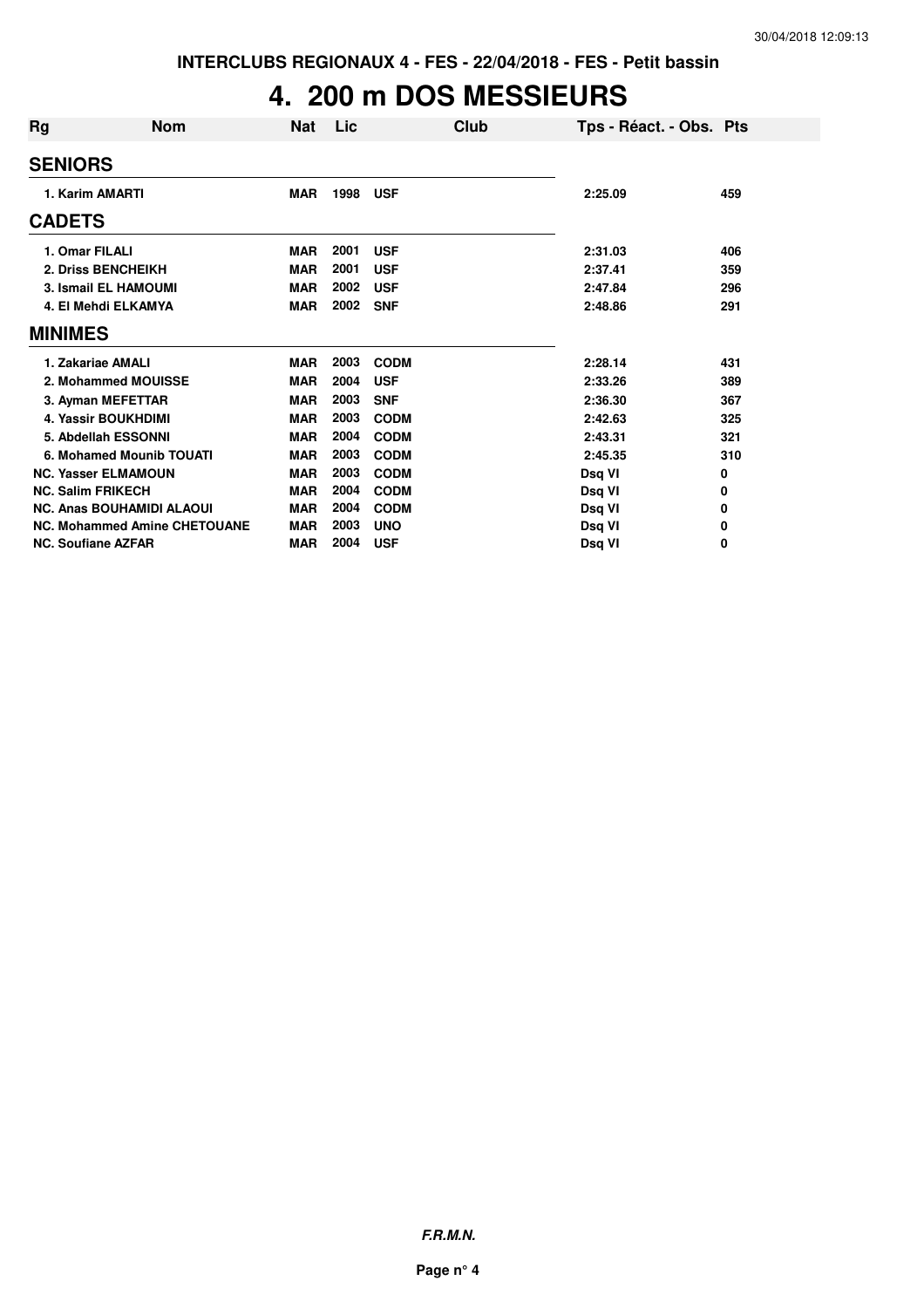#### **5. 100 m PAPILLON DAMES**

| Rg                                   | <b>Nom</b> | <b>Nat</b>               | <b>Lic</b>   |                          | Club | Tps - Réact. - Obs. Pts |            |
|--------------------------------------|------------|--------------------------|--------------|--------------------------|------|-------------------------|------------|
| <b>CADETS</b>                        |            |                          |              |                          |      |                         |            |
| 1. Salma REGRAGUI                    |            | <b>MAR</b>               | 2002         | <b>USF</b>               |      | 1:16.15                 | 397        |
| <b>MINIMES</b>                       |            |                          |              |                          |      |                         |            |
| 1. Chahd ALAMI<br>2. Sanae EL HARRAD |            | <b>MAR</b><br><b>MAR</b> | 2004<br>2004 | <b>SNF</b><br><b>USF</b> |      | 1:25.77<br>1:39.30      | 278<br>179 |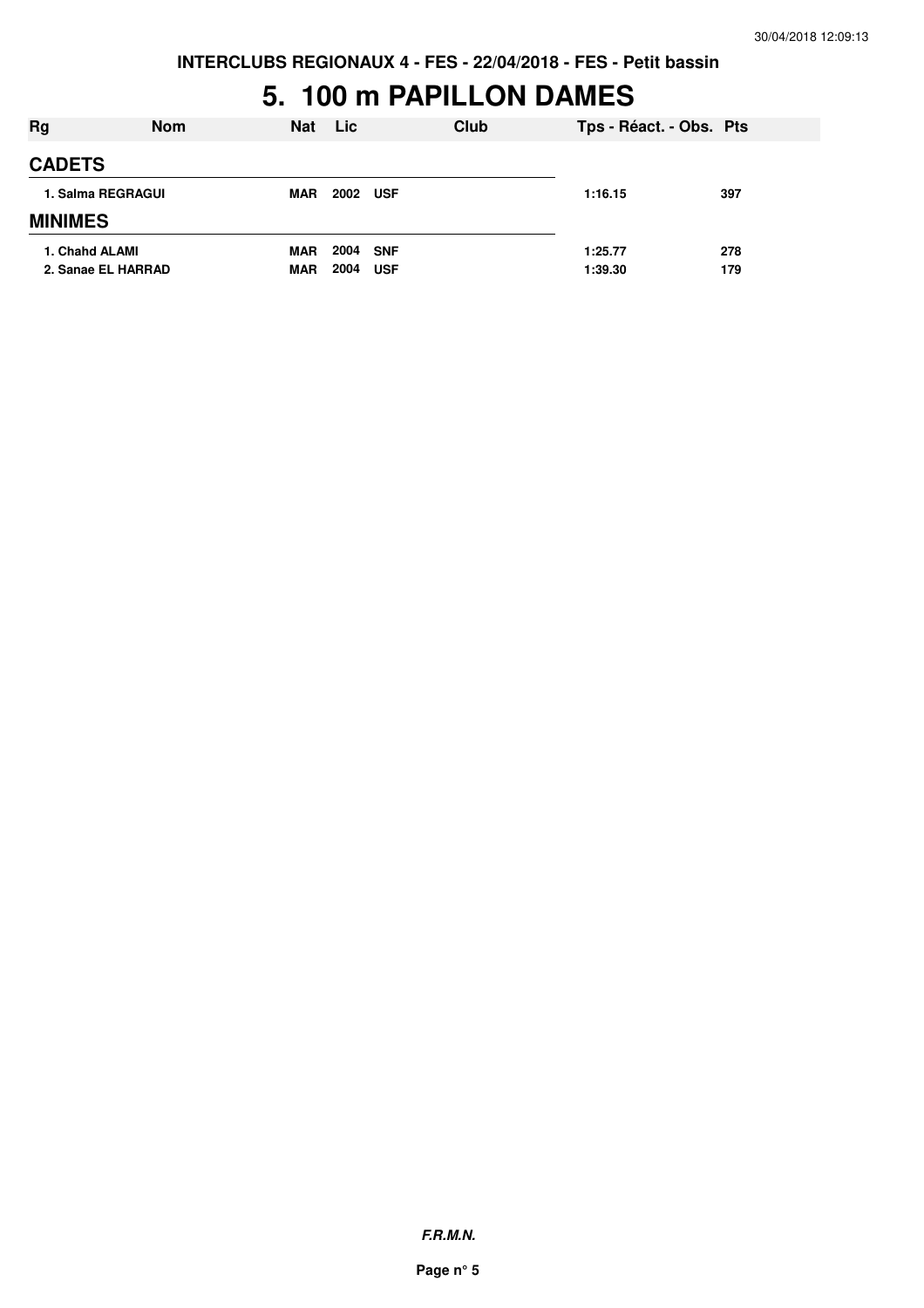## **6. 100 m PAPILLON MESSIEURS**

| Rg                   | <b>Nom</b>                | <b>Nat</b> | Lic  | Club        | Tps - Réact. - Obs. Pts |     |
|----------------------|---------------------------|------------|------|-------------|-------------------------|-----|
| <b>JUNIORS</b>       |                           |            |      |             |                         |     |
| <b>1. Ali SADOUK</b> |                           | <b>MAR</b> | 1999 | <b>USF</b>  | 1:04.73                 | 456 |
|                      | 2. Hamza BENNOUNA         | <b>MAR</b> | 2000 | <b>USF</b>  | 1:09.02                 | 376 |
| <b>CADETS</b>        |                           |            |      |             |                         |     |
|                      | 1. Ilyas BOUDENE          | <b>MAR</b> | 2001 | <b>MAS</b>  | 1:05.14                 | 447 |
|                      | 2. Abdellah KHARKHACH     | <b>MAR</b> | 2001 | <b>USF</b>  | 1:12.15                 | 329 |
|                      | 3. Othman RASSI           | <b>MAR</b> | 2002 | <b>UNO</b>  | 1:15.09                 | 292 |
|                      | <b>TLD. Mohamed RASSI</b> | <b>MAR</b> | 2002 | <b>UNO</b>  | 1:21.35                 | 229 |
| <b>MINIMES</b>       |                           |            |      |             |                         |     |
|                      | 1. Adam SEDDOUK           | <b>MAR</b> | 2003 | <b>CODM</b> | 1:05.00                 | 450 |
|                      | 2. Karim JENNANE          | <b>MAR</b> | 2004 | <b>CODM</b> | 1:08.25                 | 389 |
|                      | 3. Walid DEQQAOUI         | <b>MAR</b> | 2003 | <b>USF</b>  | 1:10.80                 | 348 |
|                      | 4. Yassir BOUKHDIMI       | <b>MAR</b> | 2003 | <b>CODM</b> | 1:16.56                 | 275 |
|                      | 5. Sami SAMRAH            | <b>MAR</b> | 2003 | <b>CODM</b> | 1:20.23                 | 239 |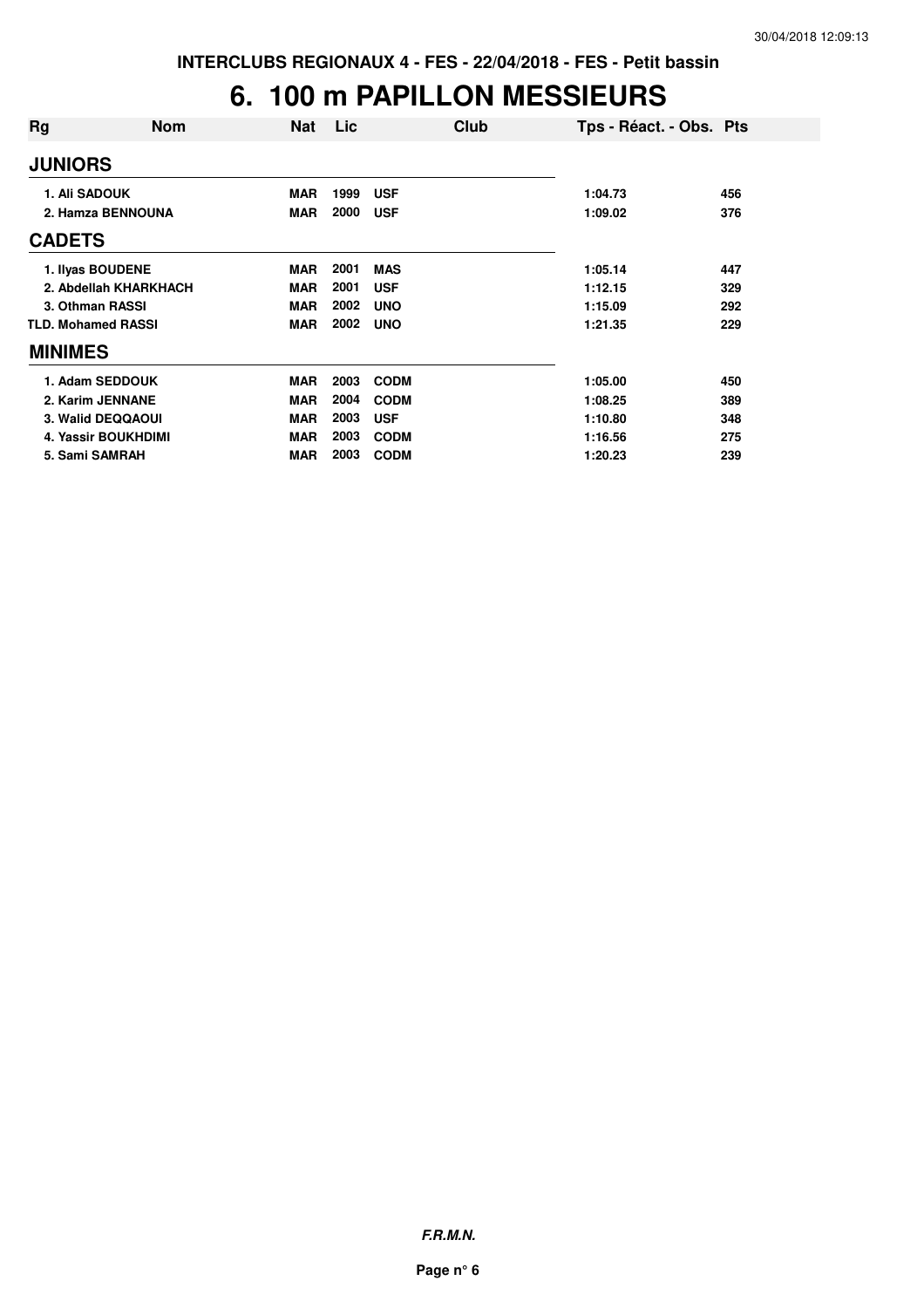## **7. 200 m 4 NAGES DAMES**

| Rg                         | <b>Nom</b>                               | <b>Nat</b> | Lic  |             | Club | Tps - Réact. - Obs. Pts |     |
|----------------------------|------------------------------------------|------------|------|-------------|------|-------------------------|-----|
| <b>CADETS</b>              |                                          |            |      |             |      |                         |     |
| 1. Ayat Errahmane BELRHITI |                                          | MAR        | 2002 | <b>MAS</b>  |      | 2:50.17                 | 407 |
| <b>NC. Yassmine FADILA</b> |                                          | <b>MAR</b> | 2002 | <b>SNF</b>  |      | Frf n.d.                |     |
| <b>MINIMES</b>             |                                          |            |      |             |      |                         |     |
| 1. Hajar SABER             |                                          | <b>MAR</b> | 2003 | <b>CODM</b> |      | 2:46.32                 | 436 |
| 2. Abrare BELRHITI         |                                          | <b>MAR</b> | 2004 | <b>SNF</b>  |      | 2:46.47                 | 435 |
| 3. Maroua LAISSAOUI        |                                          | <b>MAR</b> | 2004 | <b>CODM</b> |      | 2:47.61                 | 426 |
| 4. Meryem AIT BENALI       |                                          | <b>MAR</b> | 2004 | <b>CODM</b> |      | 2:49.30                 | 413 |
| 5. Douae EL MOUJARRADE     |                                          | <b>MAR</b> | 2003 | <b>SNF</b>  |      | 2:49.56                 | 411 |
| 6. Basma KADI              |                                          | <b>MAR</b> | 2004 | <b>CODM</b> |      | 2:50.17                 | 407 |
| 7. Fatima Zahra LAKTATI    |                                          | <b>MAR</b> | 2004 | <b>MAS</b>  |      | 2:51.25                 | 399 |
| 8. Oumayma ETTALBI         |                                          | <b>MAR</b> | 2003 | <b>CODM</b> |      | 2:54.88                 | 375 |
| 9. Athar KHAZZAN           |                                          | <b>MAR</b> | 2003 | <b>CODM</b> |      | 2:56.58                 | 364 |
| <b>10. Doha TABERKANT</b>  |                                          | <b>MAR</b> | 2004 | <b>SNF</b>  |      | 3:05.09                 | 316 |
| <b>11. Malak LAMHITI</b>   |                                          | <b>MAR</b> | 2004 | <b>SNF</b>  |      | 3:05.58                 | 314 |
| 12. Chahd ALAMI            |                                          | <b>MAR</b> | 2004 | <b>SNF</b>  |      | 3:11.41                 | 286 |
|                            | <b>NC. Lina OUDGHIRI IDRISSI HASSANI</b> | <b>MAR</b> | 2004 | <b>SNF</b>  |      | Frf n.d.                |     |
| <b>NC. Imane KANDILI</b>   |                                          | <b>MAR</b> | 2003 | <b>SNF</b>  |      | Frf n.d.                |     |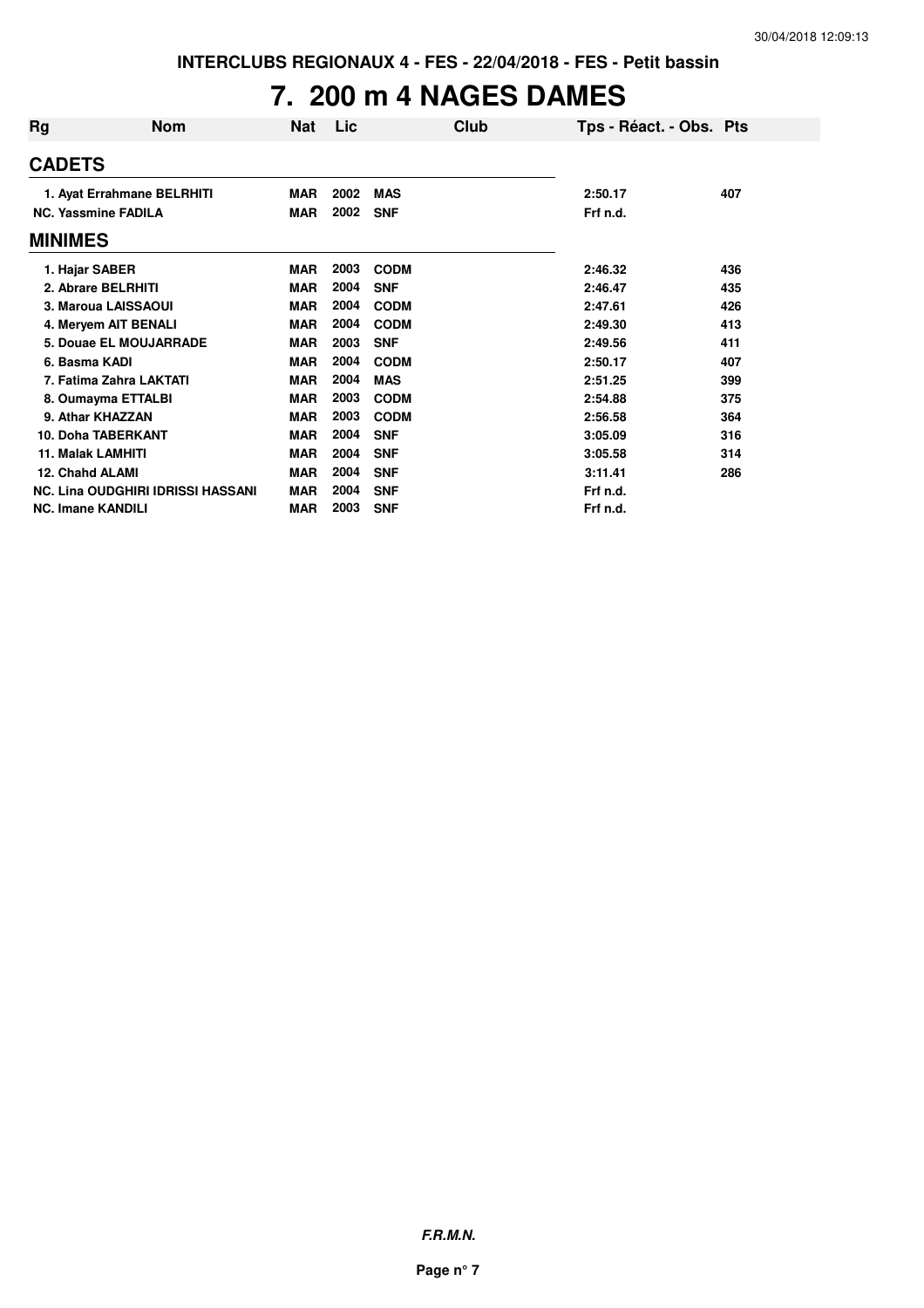### **8. 200 m 4 NAGES MESSIEURS**

| Rg | <b>Nom</b>                         | <b>Nat</b> | Lic  |             | Club | Tps - Réact. - Obs. Pts |     |
|----|------------------------------------|------------|------|-------------|------|-------------------------|-----|
|    | <b>SENIORS</b>                     |            |      |             |      |                         |     |
|    | 1. Hicham TIJARI                   | <b>MAR</b> | 1998 | <b>CODM</b> |      | 2:25.95                 | 481 |
|    | 2. Ahmed Reda ENNAIM               | <b>MAR</b> | 1996 | <b>CODM</b> |      | 2:28.67                 | 455 |
|    | 3. Karim AMARTI                    | <b>MAR</b> | 1998 | <b>USF</b>  |      | 2:29.84                 | 444 |
|    | <b>CADETS</b>                      |            |      |             |      |                         |     |
|    | 1. Omar FILALI                     | <b>MAR</b> | 2001 | <b>USF</b>  |      | 2:30.77                 | 436 |
|    | 2. Driss BENCHEIKH                 | <b>MAR</b> | 2001 | <b>USF</b>  |      | 2:38.66                 | 374 |
|    | 3. Youssef EL YAZAMI ADLI          | <b>MAR</b> | 2002 | <b>USF</b>  |      | 2:49.21                 | 308 |
|    | 4. Aymane SIAHMED OUALI            | <b>MAR</b> | 2002 | <b>SNF</b>  |      | 2:53.84                 | 284 |
|    | <b>NC. Ahmed Adam BOUMLIK</b>      | <b>MAR</b> | 2002 | <b>USF</b>  |      | Frf n.d.                |     |
|    | <b>MINIMES</b>                     |            |      |             |      |                         |     |
|    | 1. Salim FRIKECH                   | <b>MAR</b> | 2004 | <b>CODM</b> |      | 2:28.67                 | 455 |
|    | 2. Mahmoud AYOUBI                  | <b>MAR</b> | 2004 | <b>CODM</b> |      | 2:29.52                 | 447 |
|    | 3. Zakariae AMALI                  | <b>MAR</b> | 2003 | <b>CODM</b> |      | 2:30.76                 | 436 |
|    | 4. Adnane BENADADA                 | <b>MAR</b> | 2003 | <b>SNF</b>  |      | 2:33.37                 | 414 |
|    | 5. Karim JENNANE                   | <b>MAR</b> | 2004 | <b>CODM</b> |      | 2:35.13                 | 400 |
|    | 6. Ayman MEFETTAR                  | <b>MAR</b> | 2003 | <b>SNF</b>  |      | 2:36.92                 | 387 |
|    | 7. Abdellah ESSONNI                | <b>MAR</b> | 2004 | <b>CODM</b> |      | 2:39.11                 | 371 |
|    | 8. Ahmed Yassine SAIDI             | <b>MAR</b> | 2004 | <b>UNO</b>  |      | 2:51.41                 | 296 |
|    | 9. Soufiane AZFAR                  | <b>MAR</b> | 2004 | <b>USF</b>  |      | 2:55.41                 | 277 |
|    | 10. Ilyas ES SAHELY                | <b>MAR</b> | 2003 | <b>SNF</b>  |      | 2:55.73                 | 275 |
|    | <b>TLD. Salmane DKHISSI</b>        | <b>MAR</b> | 2004 | <b>USF</b>  |      | 3:07.60                 | 226 |
|    | <b>TLD. Youssef SAIDI</b>          | <b>MAR</b> | 2003 | <b>SNF</b>  |      | 3:09.63                 | 219 |
|    | <b>NC. Othmane ZAITOUNE</b>        | <b>MAR</b> | 2004 | <b>MAS</b>  |      | Dsq VI                  | 0   |
|    | <b>NC. Yassine MAKNASSI SALIME</b> | <b>MAR</b> | 2004 | <b>MAS</b>  |      | Dsq VI                  | 0   |
|    | <b>NC. Walid RHZAL</b>             | <b>MAR</b> | 2003 | <b>UNO</b>  |      | Dsq VI                  | 0   |
|    | NC. Ilyas CHEKKORI                 | <b>MAR</b> | 2004 | <b>SNF</b>  |      | Dsq VI                  | 0   |
|    | <b>NC. M'hammed RHORCHI</b>        | <b>MAR</b> | 2003 | <b>SNF</b>  |      | Dsq VI                  | 0   |
|    | <b>NC. Anass BOUABDELLAOUI</b>     | <b>MAR</b> | 2004 | <b>MCO</b>  |      | Dsq NI                  | 0   |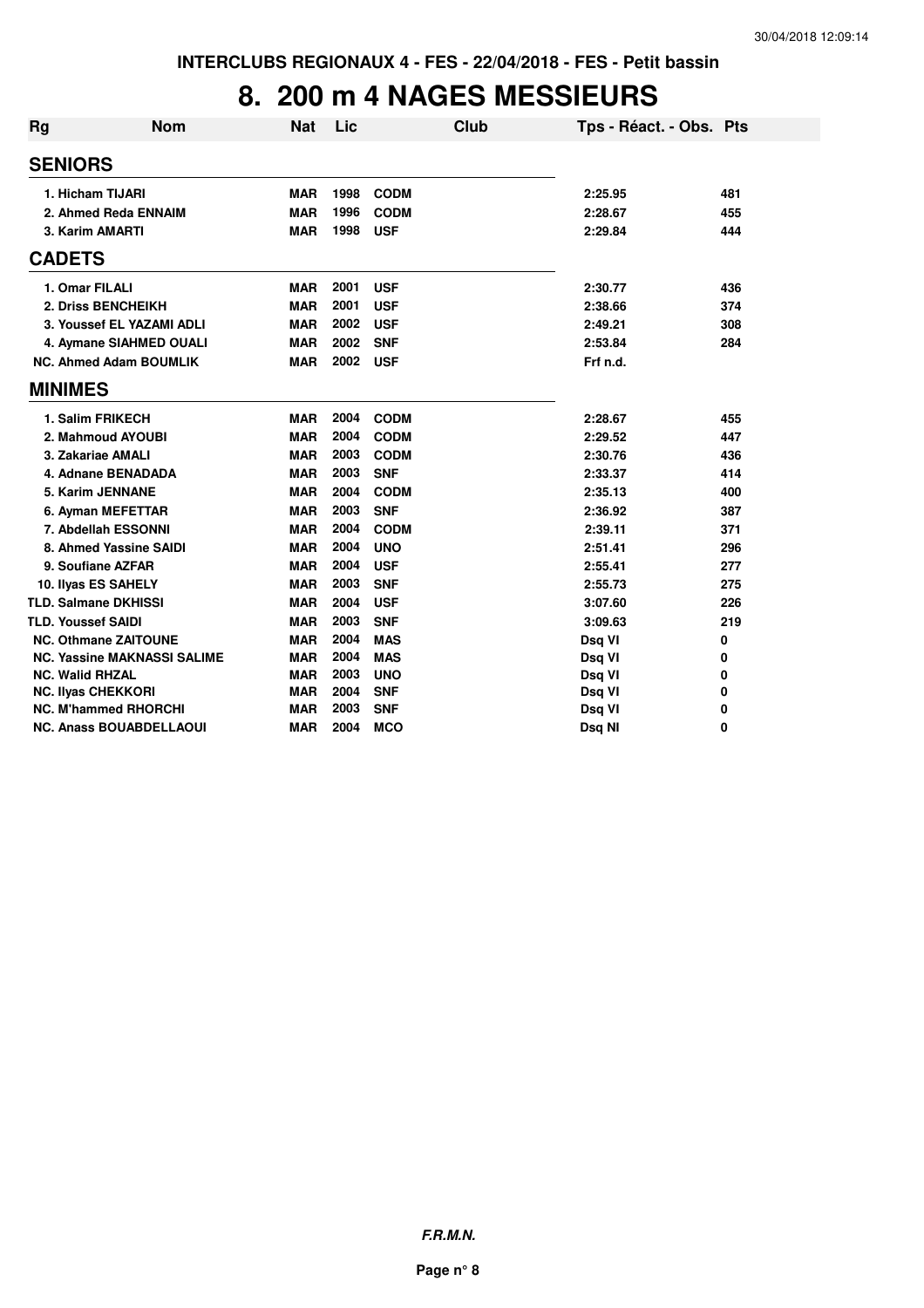#### **9. 1500 m NAGE LIBRE MESSIEURS**

| <b>Rg</b>           | Nom | <b>Nat</b> | <b>Lic</b>  | Club | Tps - Réact. - Obs. Pts |     |
|---------------------|-----|------------|-------------|------|-------------------------|-----|
| <b>MINIMES</b>      |     |            |             |      |                         |     |
| 1. Mohammed MOUISSE |     | <b>MAR</b> | 2004<br>USF |      | 19:38.63                | 403 |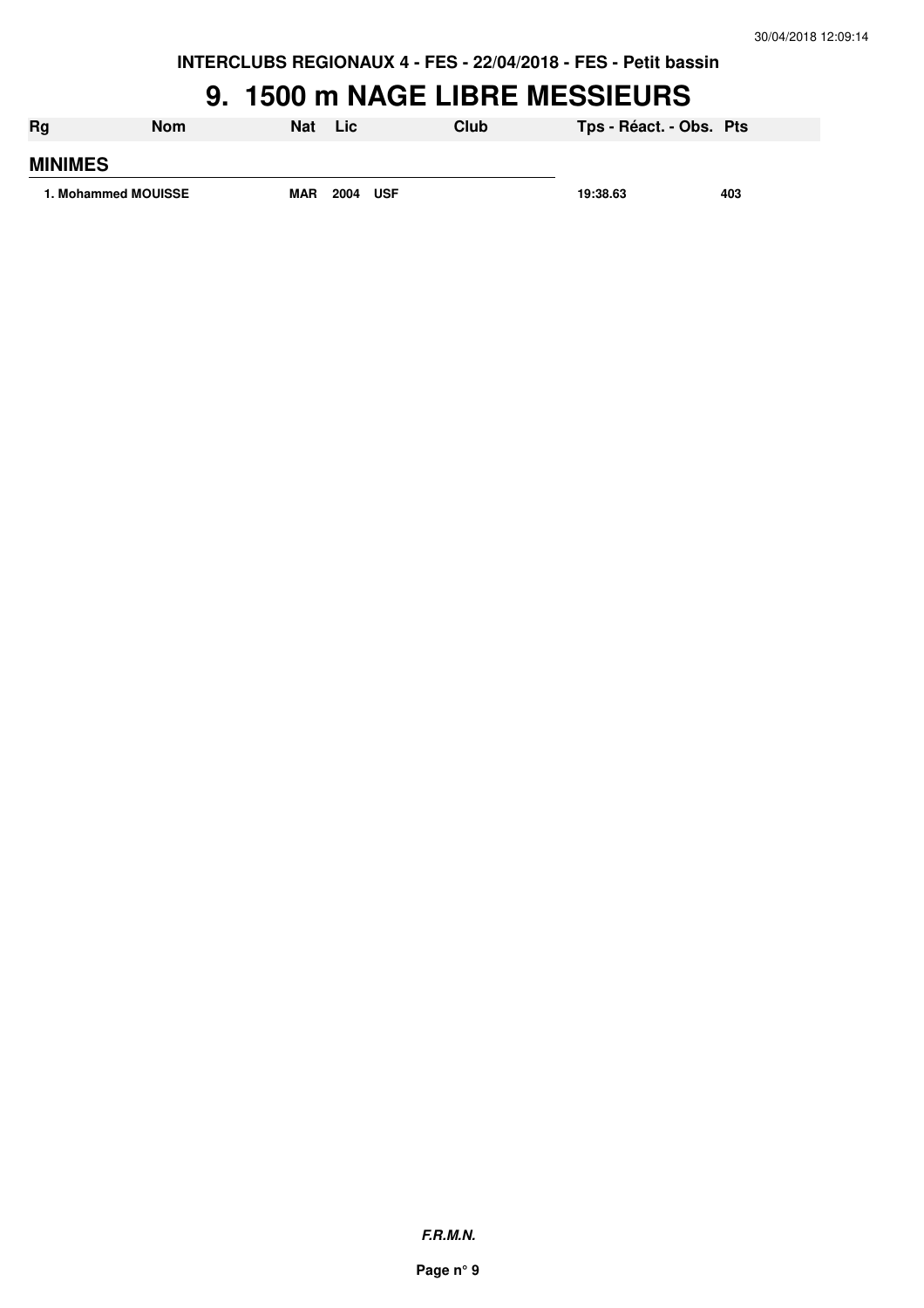### **10. 400 m NAGE LIBRE DAMES**

| Rg               | <b>Nom</b>                               | <b>Nat</b> | Lic  | Club        | Tps - Réact. - Obs. Pts |     |
|------------------|------------------------------------------|------------|------|-------------|-------------------------|-----|
| <b>CADETS</b>    |                                          |            |      |             |                         |     |
|                  | 1. Ayat Errahmane BELRHITI               | <b>MAR</b> | 2002 | <b>MAS</b>  | 5:26.70                 | 388 |
|                  | 2. Oumnia OUFRID                         | <b>MAR</b> | 2001 | <b>CODM</b> | 5:33.28                 | 365 |
| <b>MINIMES</b>   |                                          |            |      |             |                         |     |
|                  | 1. Maroua LAISSAOUI                      | MAR        | 2004 | <b>CODM</b> | 5:04.63                 | 479 |
| 2. Hajar SABER   |                                          | <b>MAR</b> | 2003 | <b>CODM</b> | 5:10.05                 | 454 |
|                  | 3. Meryem AIT BENALI                     | <b>MAR</b> | 2004 | <b>CODM</b> | 5:15.77                 | 430 |
|                  | 4. Abrare BELRHITI                       | <b>MAR</b> | 2004 | <b>SNF</b>  | 5:20.76                 | 410 |
|                  | 5. Fatima Zahra LAKTATI                  | <b>MAR</b> | 2004 | <b>MAS</b>  | 5:21.70                 | 406 |
| 6. Malak LAMHITI |                                          | MAR        | 2004 | <b>SNF</b>  | 5:34.40                 | 362 |
| 7. Aya FILALI    |                                          | <b>MAR</b> | 2004 | <b>MAS</b>  | 6:16.45                 | 253 |
|                  | <b>NC. Lina OUDGHIRI IDRISSI HASSANI</b> | <b>MAR</b> | 2004 | <b>SNF</b>  | Frf n.d.                |     |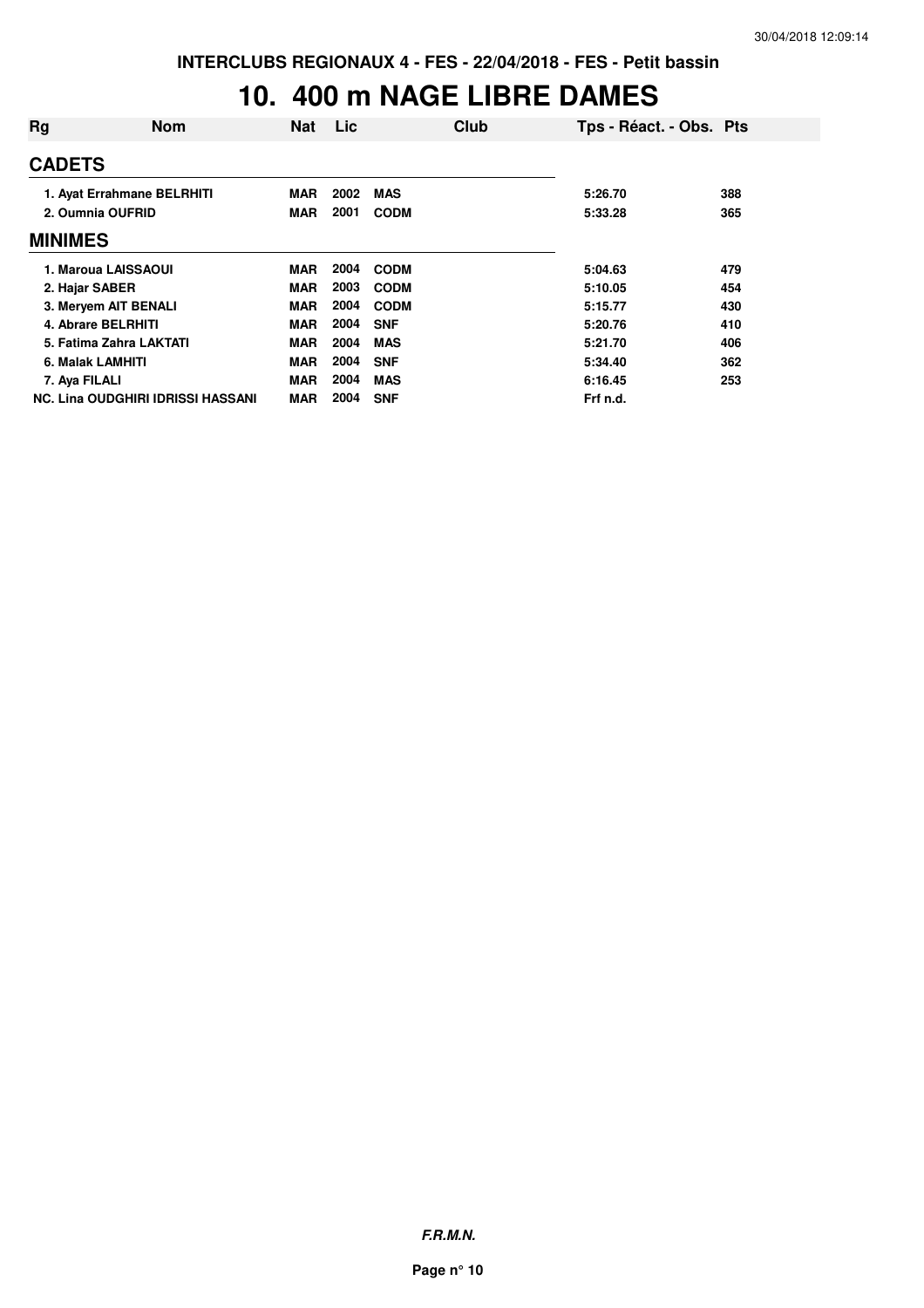#### **11. 400 m NAGE LIBRE MESSIEURS**

| Rg             | Nom                               | Nat        | <b>Lic</b> | Club        | Tps - Réact. - Obs. Pts |     |
|----------------|-----------------------------------|------------|------------|-------------|-------------------------|-----|
| <b>CADETS</b>  |                                   |            |            |             |                         |     |
|                | 1. Ilyas BOUDENE                  | <b>MAR</b> | 2001       | <b>MAS</b>  | 4:39.91                 | 486 |
|                | 2. Othman RASSI                   | <b>MAR</b> | 2002       | <b>UNO</b>  | 5:20.70                 | 323 |
|                | 3. El Mehdi ELKAMYA               | <b>MAR</b> | 2002       | <b>SNF</b>  | 5:23.80                 | 313 |
|                | 4. Mohamed RASSI                  | <b>MAR</b> | 2002       | <b>UNO</b>  | 5:28.67                 | 300 |
| <b>MINIMES</b> |                                   |            |            |             |                         |     |
|                | 1. Abdellah ESSONNI               | <b>MAR</b> | 2004       | <b>CODM</b> | 4:50.79                 | 433 |
|                | 2. Ayman MEFETTAR                 | <b>MAR</b> | 2003       | <b>SNF</b>  | 5:00.07                 | 394 |
|                | 3. Anass KEMMOUNE                 | <b>MAR</b> | 2003       | <b>SNF</b>  | 5:10.02                 | 357 |
|                | 4. Ahmed Yassine SAIDI            | <b>MAR</b> | 2004       | <b>UNO</b>  | 5:22.65                 | 317 |
|                | 5. Youssef SAIDI                  | <b>MAR</b> | 2003       | <b>SNF</b>  | 5:33.31                 | 287 |
|                | 6. Ilyas ES SAHELY                | <b>MAR</b> | 2003       | <b>SNF</b>  | 5:38.83                 | 274 |
|                | <b>7. Yassine MAKNASSI SALIME</b> | <b>MAR</b> | 2004       | <b>MAS</b>  | 6:03.40                 | 222 |
|                | <b>TLD. Othmane ZAITOUNE</b>      | <b>MAR</b> | 2004       | <b>MAS</b>  | 6:35.45                 | 172 |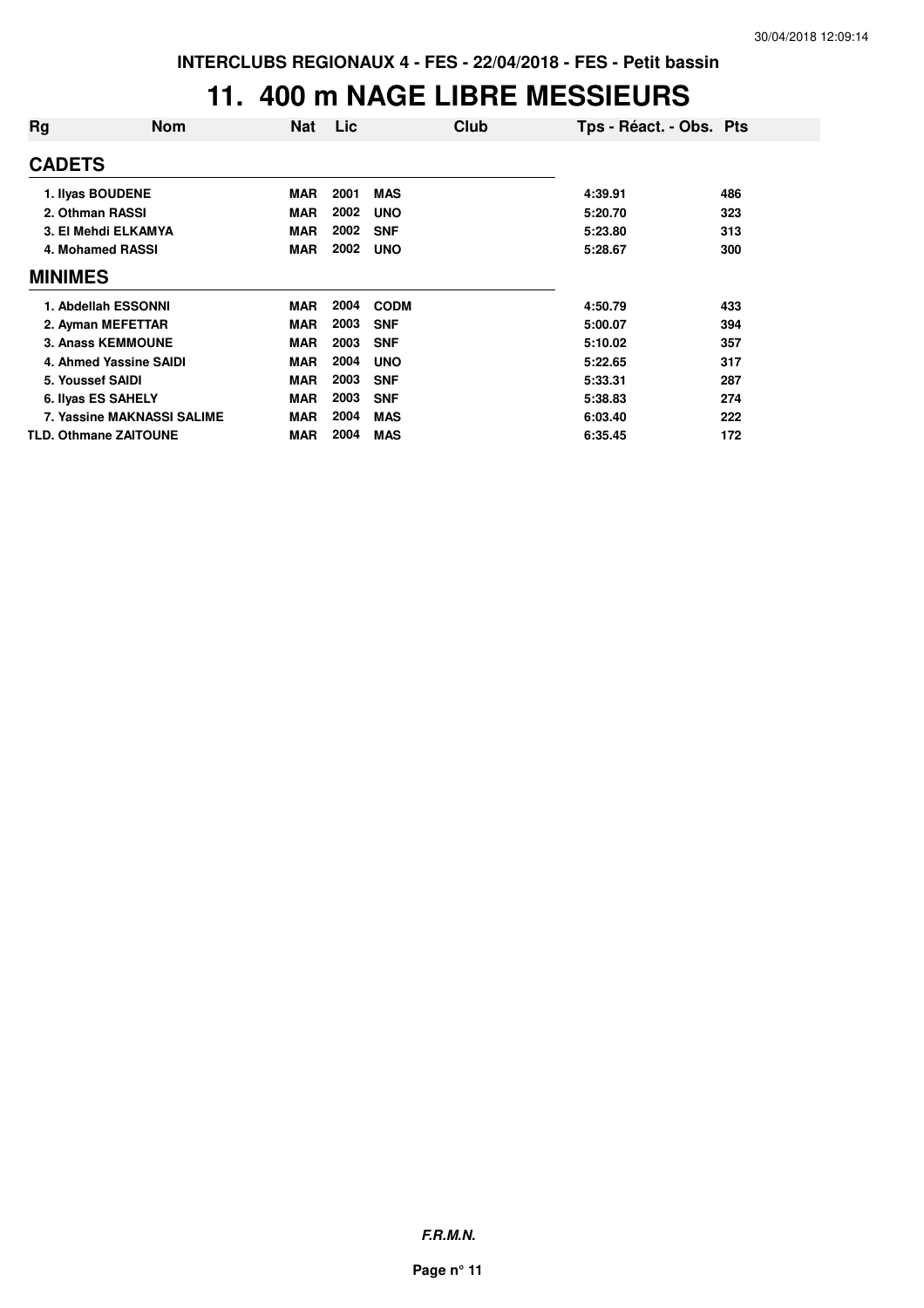## **12. 50 m DOS DAMES**

| Rg                   | <b>Nom</b>                               | <b>Nat</b> | Lic  |             | Club | Tps - Réact. - Obs. Pts |     |
|----------------------|------------------------------------------|------------|------|-------------|------|-------------------------|-----|
| <b>CADETS</b>        |                                          |            |      |             |      |                         |     |
|                      | 1. Oumnia OUFRID                         | <b>MAR</b> | 2001 | <b>CODM</b> |      | 34.36                   | 488 |
|                      | 2. Rim BENNANI                           | <b>MAR</b> | 2002 | <b>CODM</b> |      | 37.45                   | 377 |
|                      | <b>NC. Yassmine FADILA</b>               | <b>MAR</b> | 2002 | <b>SNF</b>  |      | Frf n.d.                |     |
| <b>MINIMES</b>       |                                          |            |      |             |      |                         |     |
|                      | 1. Douae EL MOUJARRADE                   | <b>MAR</b> | 2003 | <b>SNF</b>  |      | 35.21                   | 454 |
|                      | 2. Oumayma ETTALBI                       | <b>MAR</b> | 2003 | <b>CODM</b> |      | 35.39                   | 447 |
|                      | 3. Maroua LAISSAOUI                      | <b>MAR</b> | 2004 | <b>CODM</b> |      | 36.16                   | 419 |
|                      | <b>4. Doha TABERKANT</b>                 | <b>MAR</b> | 2004 | <b>SNF</b>  |      | 36.76                   | 399 |
|                      | 5. Basma KADI                            | <b>MAR</b> | 2004 | <b>CODM</b> |      | 36.80                   | 397 |
|                      | 6. Athar KHAZZAN                         | <b>MAR</b> | 2003 | <b>CODM</b> |      | 38.41                   | 349 |
|                      | 7. Wiam BAQARROU                         | <b>MAR</b> | 2004 | <b>CODM</b> |      | 39.21                   | 328 |
|                      | 8. Lina EL MARJANI                       | <b>MAR</b> | 2003 | <b>USF</b>  |      | 40.34                   | 301 |
|                      | 9. Fatima Zahra HSSINOU                  | <b>MAR</b> | 2003 | <b>USF</b>  |      | 40.77                   | 292 |
|                      | 10. Douae MOUTAOUAKIL                    | <b>MAR</b> | 2003 | <b>SNF</b>  |      | 41.78                   | 271 |
| 11. Aya FILALI       |                                          | <b>MAR</b> | 2004 | <b>MAS</b>  |      | 42.02                   | 267 |
|                      | <b>12. Zoubida BENJELLOUN</b>            | <b>MAR</b> | 2003 | <b>USF</b>  |      | 42.11                   | 265 |
|                      | 13. Sanae EL HARRAD                      | <b>MAR</b> | 2004 | <b>USF</b>  |      | 43.20                   | 245 |
|                      | 14. Zineb ZAKI                           | <b>MAR</b> | 2004 | <b>MAS</b>  |      | 44.19                   | 229 |
|                      | <b>15. Hiba BENZINEB</b>                 | <b>MAR</b> | 2004 | <b>SNF</b>  |      | 44.91                   | 218 |
|                      | 16. Boutaina OUALI                       | <b>MAR</b> | 2003 | <b>CAT</b>  |      | 45.10                   | 216 |
|                      | <b>NC. Lina OUDGHIRI IDRISSI HASSANI</b> | <b>MAR</b> | 2004 | <b>SNF</b>  |      | Frf n.d.                |     |
|                      | <b>NC. Yasmine BOUGHALEB</b>             | <b>MAR</b> | 2004 | <b>SNF</b>  |      | Frf n.d.                |     |
| <b>NC. Hiba CARI</b> |                                          | <b>MAR</b> | 2004 | <b>SNF</b>  |      | Frf n.d.                |     |
|                      | <b>NC. Kawtar SAYARH</b>                 | <b>MAR</b> | 2003 | <b>MAS</b>  |      | Dsq VI                  | 0   |
|                      | <b>NC. Imane KANDILI</b>                 | <b>MAR</b> | 2003 | <b>SNF</b>  |      | Dsq VI                  | 0   |
|                      | <b>NC. Chaimae LAHIA</b>                 | <b>MAR</b> | 2003 | <b>USF</b>  |      | Disqual.                | 0   |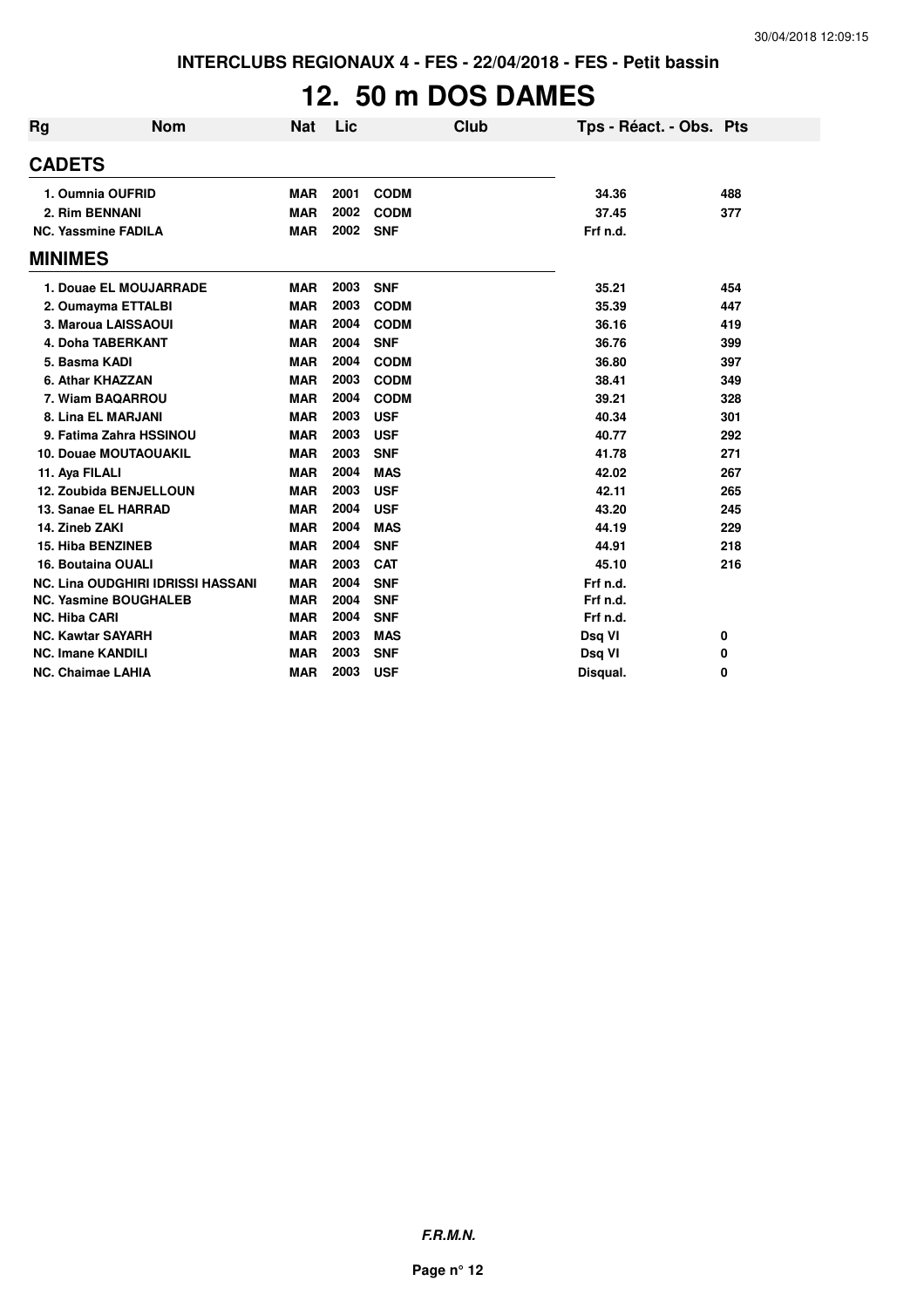## **13. 50 m DOS MESSIEURS**

| <b>Rg</b> | <b>Nom</b>                       | <b>Nat</b> | Lic  | Club        | Tps - Réact. - Obs. Pts |     |
|-----------|----------------------------------|------------|------|-------------|-------------------------|-----|
|           | <b>SENIORS</b>                   |            |      |             |                         |     |
|           | 1. Karim AMARTI                  | <b>MAR</b> | 1998 | <b>USF</b>  | 30.75                   | 478 |
|           | 2. Khalil ISMAILI                | <b>MAR</b> | 1998 | <b>CODM</b> | 33.12                   | 382 |
|           | <b>JUNIORS</b>                   |            |      |             |                         |     |
|           | 1. Ali SADOUK                    | <b>MAR</b> | 1999 | <b>USF</b>  | 31.80                   | 432 |
|           | <b>CADETS</b>                    |            |      |             |                         |     |
|           | 1. Omar FILALI                   | <b>MAR</b> | 2001 | <b>USF</b>  | 30.34                   | 497 |
|           | 2. Driss BENCHEIKH               | <b>MAR</b> | 2001 | <b>USF</b>  | 31.53                   | 443 |
|           | 3. Ismail EL HAMOUMI             | <b>MAR</b> | 2002 | <b>USF</b>  | 33.02                   | 386 |
|           | 4. El Mehdi ELKAMYA              | <b>MAR</b> | 2002 | <b>SNF</b>  | 36.11                   | 295 |
|           | 5. Othman RASSI                  | <b>MAR</b> | 2002 | <b>UNO</b>  | 36.40                   | 288 |
|           | 6. Aymane SIAHMED OUALI          | <b>MAR</b> | 2002 | <b>SNF</b>  | 36.94                   | 275 |
|           | NC. Abdellah KHARKHACH           | <b>MAR</b> | 2001 | <b>USF</b>  | Dsq VI                  | 0   |
|           | <b>NC. Ahmed Adam BOUMLIK</b>    | <b>MAR</b> | 2002 | <b>USF</b>  | Dsq VI                  | 0   |
|           | <b>NC. Mohammed Ayoub SAIDI</b>  | <b>MAR</b> | 2002 | <b>SNF</b>  | Dsq VI                  | 0   |
|           | <b>MINIMES</b>                   |            |      |             |                         |     |
|           | 1. Salim FRIKECH                 | <b>MAR</b> | 2004 | <b>CODM</b> | 30.49                   | 490 |
|           | 2. Mahmoud AYOUBI                | <b>MAR</b> | 2004 | <b>CODM</b> | 30.70                   | 480 |
|           | 3. Adnane BENADADA               | <b>MAR</b> | 2003 | <b>SNF</b>  | 32.63                   | 400 |
|           | 4. Oussama EL MOUSSAMI           | <b>MAR</b> | 2003 | <b>CODM</b> | 32.84                   | 392 |
|           | 4. Mohammed MOUISSE              | <b>MAR</b> | 2004 | <b>USF</b>  | 32.84                   | 392 |
|           | 6. Karim JENNANE                 | <b>MAR</b> | 2004 | <b>CODM</b> | 33.50                   | 369 |
|           | 7. Walid RHZAL                   | <b>MAR</b> | 2003 | <b>UNO</b>  | 33.66                   | 364 |
|           | 8. Yasser ELMAMOUN               | <b>MAR</b> | 2003 | <b>CODM</b> | 33.77                   | 360 |
|           | 9. Mohammed Amine CHETOUANE      | <b>MAR</b> | 2003 | <b>UNO</b>  | 33.81                   | 359 |
|           | 10. Mohamed Mounib TOUATI        | <b>MAR</b> | 2003 | <b>CODM</b> | 34.39                   | 341 |
|           | <b>11. Anas BOUHAMIDI ALAOUI</b> | <b>MAR</b> | 2004 | <b>CODM</b> | 34.91                   | 326 |
|           | 12. Soufiane AZFAR               | MAR        | 2004 | <b>USF</b>  | 35.27                   | 316 |
|           | 13. Walid DEQQAOUI               | <b>MAR</b> | 2003 | <b>USF</b>  | 35.30                   | 315 |
|           | <b>14. Yassir BOUKHDIMI</b>      | MAR        | 2003 | <b>CODM</b> | 37.60                   | 261 |
|           | <b>15. Ilvas ES SAHELY</b>       | MAR        | 2003 | <b>SNF</b>  | 37.97                   | 253 |
|           | <b>16. Saad DEQQAOUI</b>         | <b>MAR</b> | 2003 | <b>USF</b>  | 39.51                   | 225 |
|           | 17. Mohamed Chawki AYACH         | MAR        | 2003 | <b>CAT</b>  | 40.13                   | 215 |
|           | 18. M'hammed RHORCHI             | <b>MAR</b> | 2003 | <b>SNF</b>  | 40.23                   | 213 |
|           | <b>19. Youssef SAIDI</b>         | <b>MAR</b> | 2003 | <b>SNF</b>  | 40.36                   | 211 |
|           | NC. Abderrahmane AMMARA          | <b>MAR</b> | 2003 | <b>CAT</b>  | Frf exc.                |     |
|           | <b>NC. Adam SEDDOUK</b>          | <b>MAR</b> | 2003 | <b>CODM</b> | Dsq VI                  | 0   |
|           | <b>NC. Othmane ZAITOUNE</b>      | <b>MAR</b> | 2004 | <b>MAS</b>  | Dsq VI                  | 0   |
|           | <b>NC. Anass KEMMOUNE</b>        | <b>MAR</b> | 2003 | <b>SNF</b>  | Dsq VI                  | 0   |
|           | <b>NC. Ilyas CHEKKORI</b>        | <b>MAR</b> | 2004 | <b>SNF</b>  | Dsq VI                  | 0   |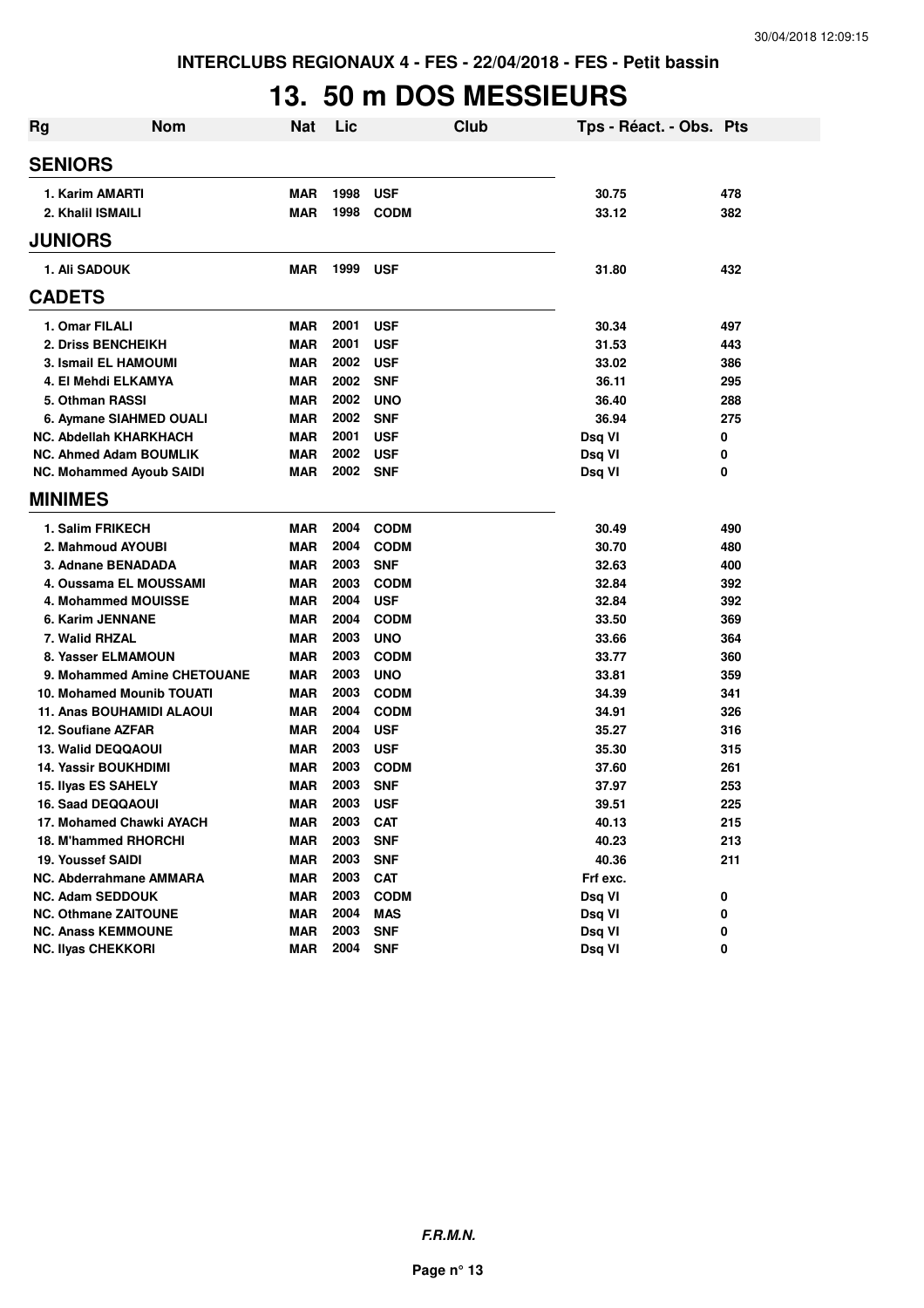## **14. 200 m PAPILLON DAMES**

| Rg                         | <b>Nom</b>             | <b>Nat</b> | Lic  |             | Club           | Tps - Réact. - Obs. Pts |     |
|----------------------------|------------------------|------------|------|-------------|----------------|-------------------------|-----|
| <b>CADETS</b>              |                        |            |      |             |                |                         |     |
| <b>NC. Salma REGRAGUI</b>  | <b>MAR</b>             | 2002 USF   |      |             | <b>\bandon</b> | 0                       |     |
| <b>MINIMES</b>             |                        |            |      |             |                |                         |     |
| 1. Hajar SABER             |                        | <b>MAR</b> | 2003 | <b>CODM</b> |                | 2:59.88                 | 310 |
| 2. Abrare BELRHITI         |                        | <b>MAR</b> | 2004 | <b>SNF</b>  |                | 3:10.26                 | 262 |
|                            | 3. Douae EL MOUJARRADE | <b>MAR</b> | 2003 | <b>SNF</b>  |                | 3:18.93                 | 229 |
| <b>TLD. Chahd ALAMI</b>    |                        | <b>MAR</b> | 2004 | <b>SNF</b>  |                | 3:25.06                 | 209 |
| <b>TLD. Doha TABERKANT</b> |                        | <b>MAR</b> | 2004 | <b>SNF</b>  |                | 3:37.98                 | 174 |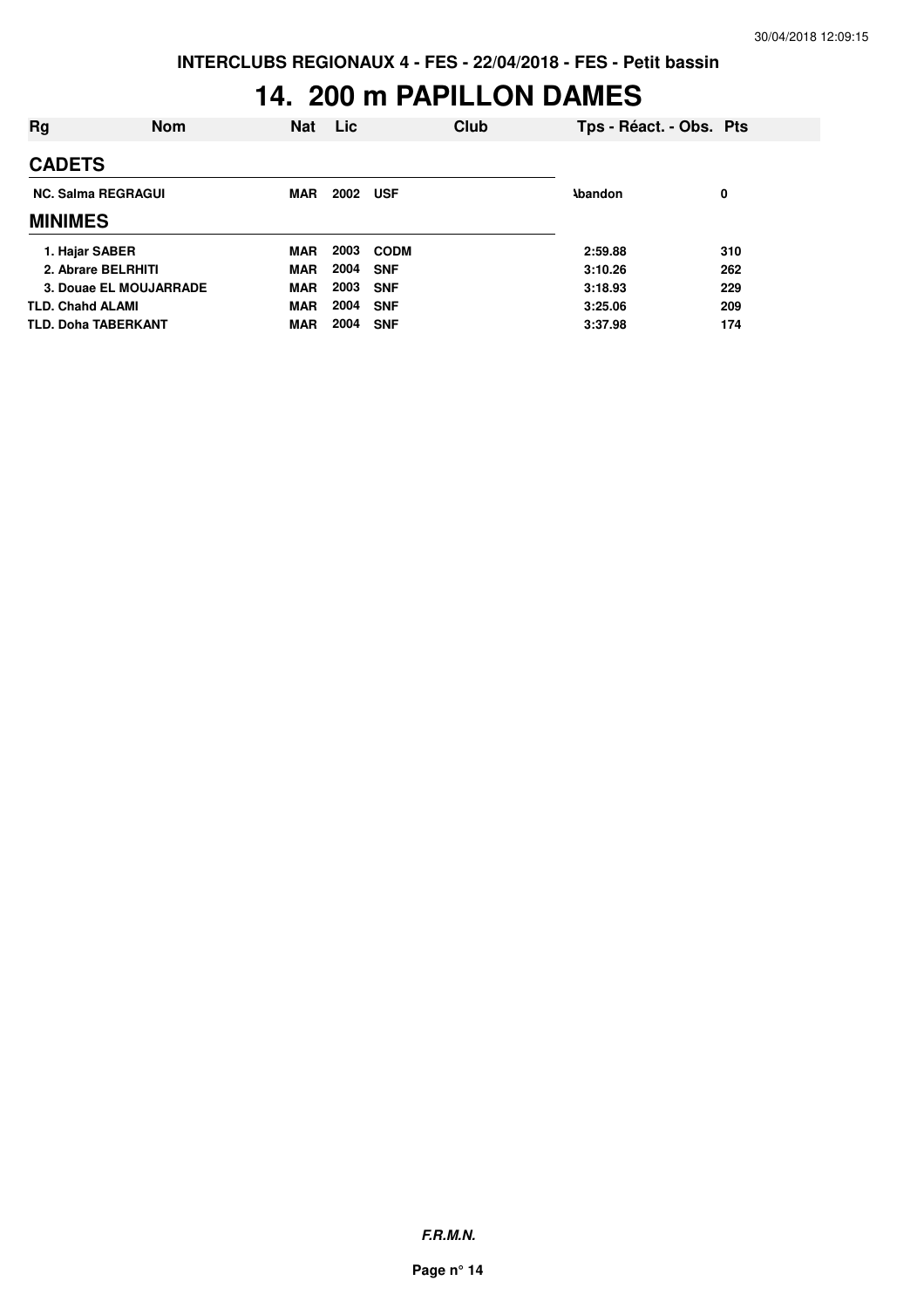#### **15. 200 m PAPILLON MESSIEURS**

| Rg             | <b>Nom</b>          | <b>Nat</b> | Lic: | Club        | Tps - Réact. - Obs. Pts |     |
|----------------|---------------------|------------|------|-------------|-------------------------|-----|
| <b>MINIMES</b> |                     |            |      |             |                         |     |
|                | 1. Zakariae AMALI   | <b>MAR</b> | 2003 | CODM        | 2:30.20                 | 409 |
|                | 2. Adnane BENADADA  | <b>MAR</b> | 2003 | <b>SNF</b>  | 2:36.14                 | 364 |
|                | 3. Yassir BOUKHDIMI | <b>MAR</b> | 2003 | <b>CODM</b> | 2:52.84                 | 268 |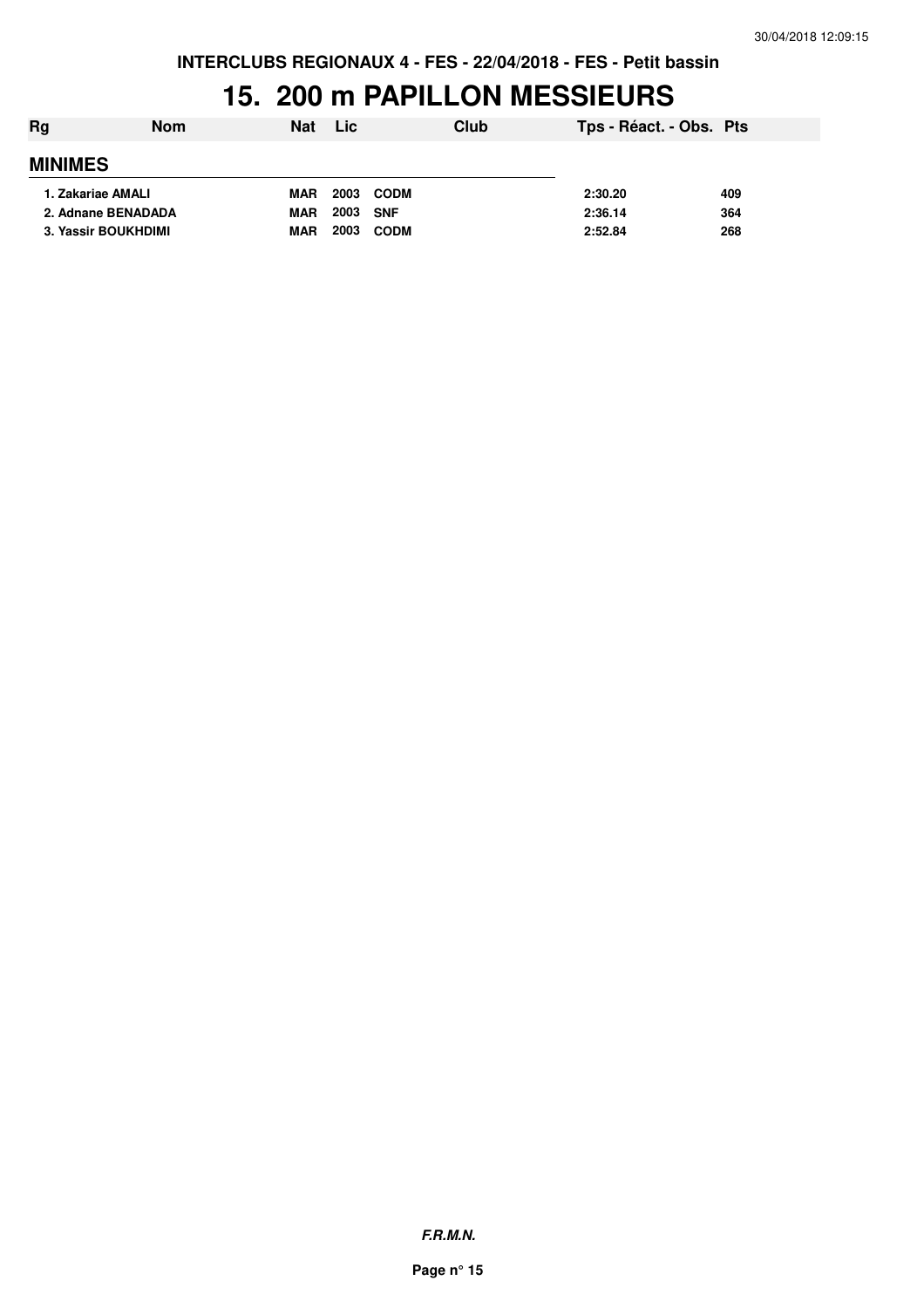## **16. 100 m BRASSE DAMES**

| Rg                        | <b>Nom</b>                       | <b>Nat</b> | Lic  | Club        | Tps - Réact. - Obs. Pts |     |
|---------------------------|----------------------------------|------------|------|-------------|-------------------------|-----|
| <b>CADETS</b>             |                                  |            |      |             |                         |     |
| 1. Rim BENNANI            |                                  | <b>MAR</b> | 2002 | <b>CODM</b> | 1:36.87                 | 293 |
|                           | 2. Ayat Errahmane BELRHITI       | <b>MAR</b> | 2002 | <b>MAS</b>  | 1:37.69                 | 285 |
|                           | 3. Salma REGRAGUI                | <b>MAR</b> | 2002 | <b>USF</b>  | 1:39.56                 | 270 |
|                           | <b>NC. Yassmine FADILA</b>       | <b>MAR</b> | 2002 | <b>SNF</b>  | Frf n.d.                |     |
| <b>MINIMES</b>            |                                  |            |      |             |                         |     |
| 1. Basma KADI             |                                  | <b>MAR</b> | 2004 | <b>CODM</b> | 1:22.69                 | 471 |
|                           | 2. Meryem AIT BENALI             | <b>MAR</b> | 2004 | <b>CODM</b> | 1:24.09                 | 448 |
|                           | 3. Oumayma ETTALBI               | <b>MAR</b> | 2003 | <b>CODM</b> | 1:29.67                 | 369 |
|                           | 4. Athar KHAZZAN                 | <b>MAR</b> | 2003 | <b>CODM</b> | 1:30.80                 | 356 |
|                           | 5. Wiam BAQARROU                 | <b>MAR</b> | 2004 | <b>CODM</b> | 1:32.87                 | 332 |
|                           | 6. Fatima Zahra LAKTATI          | <b>MAR</b> | 2004 | <b>MAS</b>  | 1:32.91                 | 332 |
| 7. Malak LAMHITI          |                                  | <b>MAR</b> | 2004 | <b>SNF</b>  | 1:36.90                 | 292 |
|                           | 8. Lina EL MARJANI               | <b>MAR</b> | 2003 | <b>USF</b>  | 1:40.17                 | 265 |
|                           | 9. Sanae EL HARRAD               | <b>MAR</b> | 2004 | <b>USF</b>  | 1:43.91                 | 237 |
| <b>TLD. Zineb ZAKI</b>    |                                  | <b>MAR</b> | 2004 | <b>MAS</b>  | 1:47.61                 | 213 |
|                           | <b>TLD. Zoubida BENJELLOUN</b>   | <b>MAR</b> | 2003 | <b>USF</b>  | 1:48.34                 | 209 |
| <b>TLD. Chaimae LAHIA</b> |                                  | <b>MAR</b> | 2003 | <b>USF</b>  | 1:49.64                 | 202 |
| <b>TLD. Kawtar SAYARH</b> |                                  | <b>MAR</b> | 2003 | <b>MAS</b>  | 1:53.98                 | 179 |
|                           | <b>TLD. Fatima Zahra HSSINOU</b> | <b>MAR</b> | 2003 | <b>USF</b>  | 1:54.19                 | 178 |
|                           | <b>NC. Yasmine BOUGHALEB</b>     | <b>MAR</b> | 2004 | <b>SNF</b>  | Frf n.d.                |     |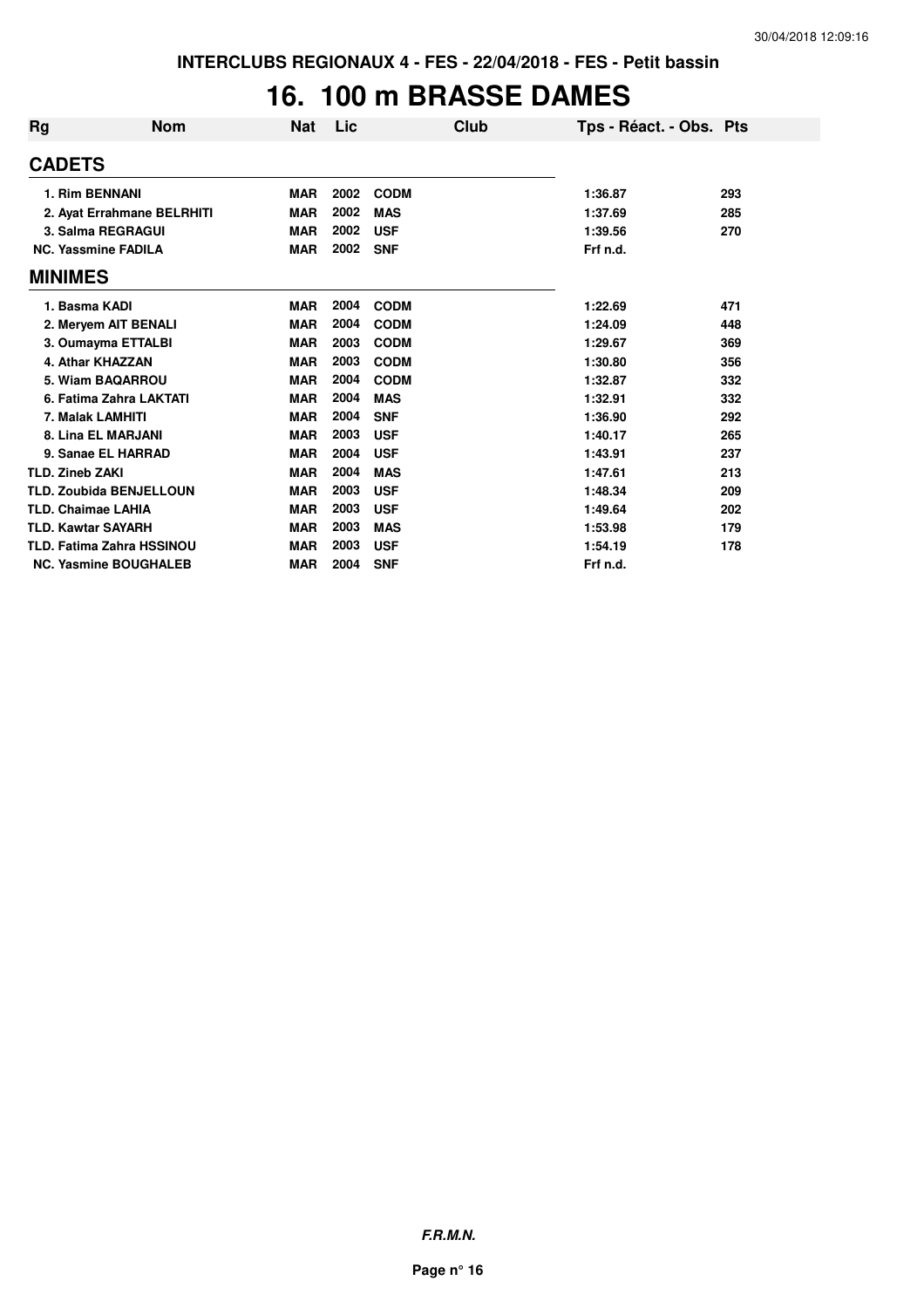## **17. 100 m BRASSE MESSIEURS**

| <b>Rg</b> | Nom                                         | <b>Nat</b>               | Lic          | <b>Club</b>              | Tps - Réact. - Obs. Pts |            |
|-----------|---------------------------------------------|--------------------------|--------------|--------------------------|-------------------------|------------|
|           | <b>SENIORS</b>                              |                          |              |                          |                         |            |
|           | 1. Ahmed Reda ENNAIM                        | <b>MAR</b>               | 1996         | <b>CODM</b>              | 1:07.96                 | 636        |
|           | 2. Khalil ISMAILI                           | <b>MAR</b>               | 1998         | <b>CODM</b>              | 1:13.85                 | 496        |
|           | <b>TLD. Karim AMARTI</b>                    | <b>MAR</b>               | 1998         | <b>USF</b>               | 1:23.74                 | 340        |
|           | <b>JUNIORS</b>                              |                          |              |                          |                         |            |
|           | 1. Ali SADOUK                               | <b>MAR</b>               | 1999         | <b>USF</b>               | 1:11.53                 | 546        |
|           | 2. Hamza BENNOUNA                           | <b>MAR</b>               | 2000         | <b>USF</b>               | 1:15.17                 | 470        |
|           | <b>CADETS</b>                               |                          |              |                          |                         |            |
|           |                                             |                          |              |                          |                         |            |
|           | 1. Ilyas BOUDENE                            | <b>MAR</b>               | 2001<br>2001 | <b>MAS</b>               | 1:14.89                 | 475        |
|           | 2. Omar FILALI<br>3. Youssef EL YAZAMI ADLI | <b>MAR</b><br><b>MAR</b> | 2002         | <b>USF</b>               | 1:16.96                 | 438        |
|           | <b>4. Driss BENCHEIKH</b>                   | <b>MAR</b>               | 2001         | <b>USF</b><br><b>USF</b> | 1:22.59<br>1:23.83      | 354<br>339 |
|           | 5. Mohamed RASSI                            | <b>MAR</b>               | 2002         | <b>UNO</b>               | 1:29.49                 | 278        |
|           | <b>TLD. Ahmed Adam BOUMLIK</b>              | <b>MAR</b>               | 2002         | <b>USF</b>               |                         | 217        |
|           |                                             |                          |              |                          | 1:37.16                 |            |
|           | <b>MINIMES</b>                              |                          |              |                          |                         |            |
|           | 1. Karim JENNANE                            | <b>MAR</b>               | 2004         | <b>CODM</b>              | 1:15.27                 | 468        |
|           | 2. Mahmoud AYOUBI                           | <b>MAR</b>               | 2004         | <b>CODM</b>              | 1:15.91                 | 456        |
|           | 3. Sami SAMRAH                              | <b>MAR</b>               | 2003         | <b>CODM</b>              | 1:16.49                 | 446        |
|           | 4. Ayman MEFETTAR                           | <b>MAR</b>               | 2003         | <b>SNF</b>               | 1:16.95                 | 438        |
|           | 5. Yasser ELMAMOUN                          | <b>MAR</b>               | 2003         | <b>CODM</b>              | 1:18.62                 | 411        |
|           | 6. Walid DEQQAOUI                           | <b>MAR</b>               | 2003         | <b>USF</b>               | 1:18.65                 | 410        |
|           | 7. Zakariae AMALI                           | <b>MAR</b>               | 2003         | <b>CODM</b>              | 1:20.66                 | 380        |
|           | 8. Adam SEDDOUK                             | <b>MAR</b>               | 2003         | <b>CODM</b>              | 1:20.76                 | 379        |
|           | 9. Oussama EL MOUSSAMI                      | <b>MAR</b>               | 2003         | <b>CODM</b>              | 1:21.61                 | 367        |
|           | <b>10. Anas BOUHAMIDI ALAOUI</b>            | <b>MAR</b>               | 2004         | <b>CODM</b>              | 1:21.79                 | 365        |
|           | <b>11. Abdellah ESSONNI</b>                 | <b>MAR</b>               | 2004         | <b>CODM</b>              | 1:22.42                 | 356        |
|           | <b>12. Mohammed MOUISSE</b>                 | <b>MAR</b>               | 2004         | <b>USF</b>               | 1:27.34                 | 299        |
|           | 13. Ahmed Yassine SAIDI                     | <b>MAR</b>               | 2004         | <b>UNO</b>               | 1:28.91                 | 284        |
|           | <b>14. Mohamed Mounib TOUATI</b>            | <b>MAR</b>               | 2003         | <b>CODM</b>              | 1:29.17                 | 281        |
|           | <b>15. Anass BOUABDELLAOUI</b>              | <b>MAR</b>               | 2004         | <b>MCO</b>               | 1:31.99                 | 256        |
|           | 16. Soufiane AZFAR                          | <b>MAR</b>               | 2004         | <b>USF</b>               | 1:32.63                 | 251        |
|           | 17. Othmane BEKKAL                          | <b>MAR</b>               | 2004         | <b>MCO EN</b>            | 1:34.77                 | 234        |
|           | 17. Saad DEQQAOUI                           | <b>MAR</b>               | 2003         | <b>USF</b>               | 1:34.77                 | 234        |
|           | 17. Salmane DKHISSI                         | <b>MAR</b>               | 2004         | <b>USF</b>               | 1:34.77                 | 234        |
|           | <b>TLD. Yassine MAKNASSI SALIME</b>         | <b>MAR</b>               | 2004         | <b>MAS</b>               | 1:36.70                 | 220        |
|           | <b>TLD. Ilyas CHEKKORI</b>                  | <b>MAR</b>               | 2004         | <b>SNF</b>               | 1:42.98                 | 182        |
|           | <b>NC. Youssef KADIRI HASSANI</b>           | <b>MAR</b>               | 2003         | <b>SNF</b>               | Dsq VI                  | 0          |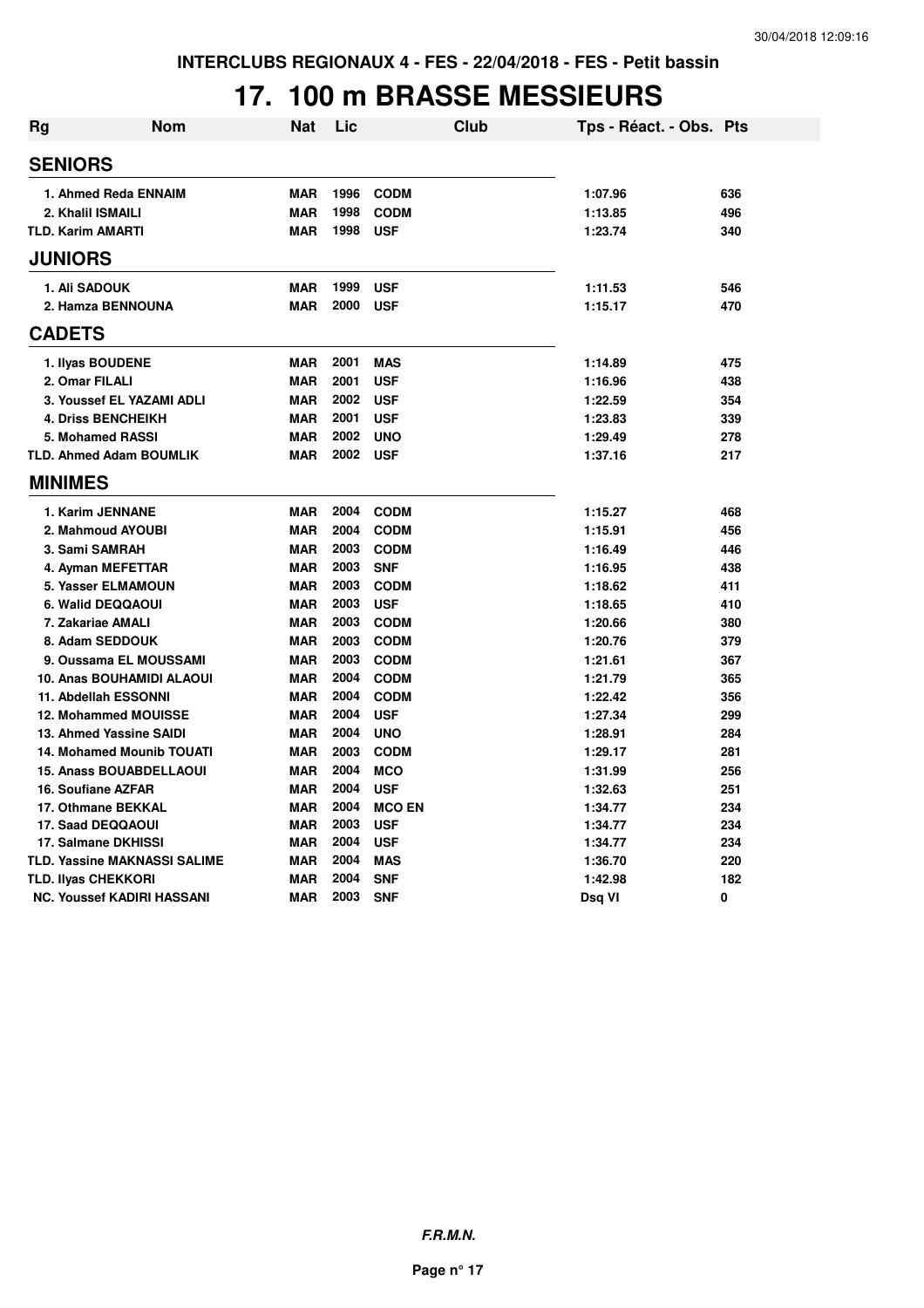## **18. 50 m PAPILLON MESSIEURS**

| <b>Rg</b> | <b>Nom</b>                         | <b>Nat</b> | Lic  |               | <b>Club</b> | Tps - Réact. - Obs. Pts |     |
|-----------|------------------------------------|------------|------|---------------|-------------|-------------------------|-----|
|           | <b>SENIORS</b>                     |            |      |               |             |                         |     |
|           | 1. Karim AMARTI                    | <b>MAR</b> | 1998 | <b>USF</b>    |             | 29.13                   | 456 |
|           | <b>JUNIORS</b>                     |            |      |               |             |                         |     |
|           | <b>1. Ali SADOUK</b>               | <b>MAR</b> | 1999 | <b>USF</b>    |             | 27.02                   | 572 |
|           | <b>CADETS</b>                      |            |      |               |             |                         |     |
|           | 1. Med Yassine BOUKHARI            | <b>MAR</b> | 2001 | <b>CODM</b>   |             | 26.79                   | 587 |
|           | 2. Ilyas BOUDENE                   | <b>MAR</b> | 2001 | <b>MAS</b>    |             | 28.53                   | 486 |
|           | 3. Othman RASSI                    | <b>MAR</b> | 2002 | <b>UNO</b>    |             | 29.96                   | 419 |
|           | <b>4. Driss BENCHEIKH</b>          | <b>MAR</b> | 2001 | <b>USF</b>    |             | 30.91                   | 382 |
|           | 5. Mohamed RASSI                   | <b>MAR</b> | 2002 | <b>UNO</b>    |             | 31.20                   | 371 |
|           | 6. Ismail EL HAMOUMI               | <b>MAR</b> | 2002 | <b>USF</b>    |             | 31.70                   | 354 |
|           | 7. Aymane SIAHMED OUALI            | <b>MAR</b> | 2002 | <b>SNF</b>    |             | 33.30                   | 305 |
|           | <b>MINIMES</b>                     |            |      |               |             |                         |     |
|           | 1. Adnane BENADADA                 | <b>MAR</b> | 2003 | <b>SNF</b>    |             | 28.25                   | 500 |
|           | 2. Adam SEDDOUK                    | <b>MAR</b> | 2003 | <b>CODM</b>   |             | 29.11                   | 457 |
|           | 3. Zakariae AMALI                  | <b>MAR</b> | 2003 | <b>CODM</b>   |             | 29.27                   | 450 |
|           | 4. Karim JENNANE                   | <b>MAR</b> | 2004 | <b>CODM</b>   |             | 29.41                   | 443 |
|           | 5. Sami SAMRAH                     | <b>MAR</b> | 2003 | <b>CODM</b>   |             | 29.58                   | 436 |
|           | 6. Salim FRIKECH                   | <b>MAR</b> | 2004 | <b>CODM</b>   |             | 30.48                   | 398 |
|           | 7. Walid DEQQAOUI                  | <b>MAR</b> | 2003 | <b>USF</b>    |             | 30.52                   | 397 |
|           | 8. Oussama EL MOUSSAMI             | <b>MAR</b> | 2003 | <b>CODM</b>   |             | 30.70                   | 390 |
|           | 9. Ilyas ES SAHELY                 | <b>MAR</b> | 2003 | <b>SNF</b>    |             | 33.52                   | 299 |
|           | 10. Walid RHZAL                    | <b>MAR</b> | 2003 | <b>UNO</b>    |             | 33.88                   | 290 |
|           | 11. Mohammed Amine CHETOUANE       | <b>MAR</b> | 2003 | <b>UNO</b>    |             | 35.41                   | 254 |
|           | 11. Ahmed Yassine SAIDI            | <b>MAR</b> | 2004 | <b>UNO</b>    |             | 35.41                   | 254 |
|           | <b>13. Omar KHERCHOUCH</b>         | <b>MAR</b> | 2003 | U.S.O         |             | 35.66                   | 248 |
|           | <b>14. Ilyas CHEKKORI</b>          | <b>MAR</b> | 2004 | <b>SNF</b>    |             | 36.34                   | 235 |
|           | 15. Othmane ZAITOUNE               | <b>MAR</b> | 2004 | <b>MAS</b>    |             | 37.27                   | 218 |
|           | <b>16. Youssef SAIDI</b>           | <b>MAR</b> | 2003 | <b>SNF</b>    |             | 39.22                   | 187 |
|           | <b>17. Yassine MAKNASSI SALIME</b> | MAR        | 2004 | <b>MAS</b>    |             | 39.40                   | 184 |
|           | 18. M'hammed RHORCHI               | <b>MAR</b> | 2003 | <b>SNF</b>    |             | 40.52                   | 169 |
|           | <b>TLD. Othmane BEKKAL</b>         | <b>MAR</b> | 2004 | <b>MCO EN</b> |             | 45.58                   | 119 |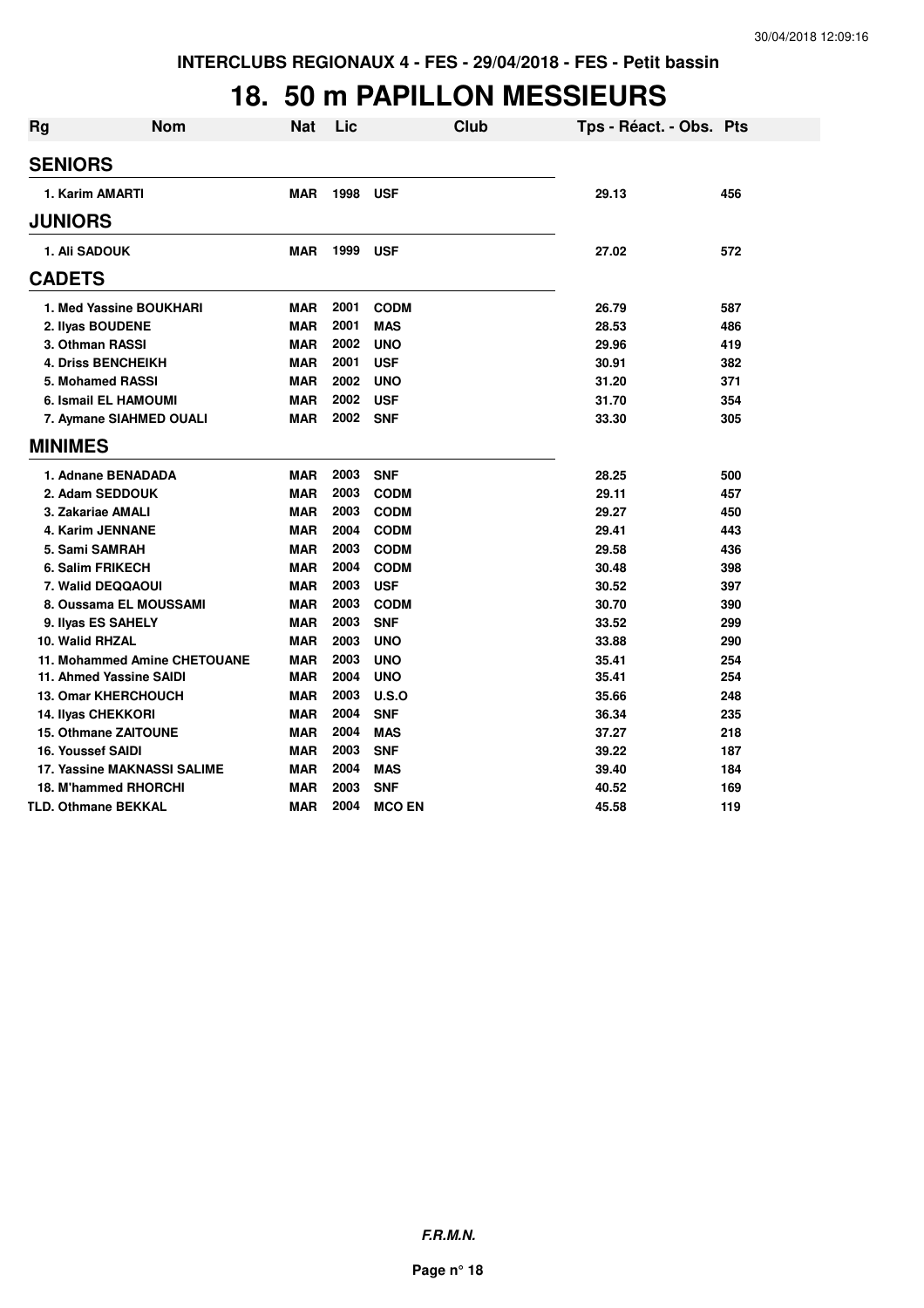#### **19. 50 m PAPILLON DAMES**

| Rg | <b>Nom</b>                     | Nat        | Lic  | Club        | Tps - Réact. - Obs. Pts |     |
|----|--------------------------------|------------|------|-------------|-------------------------|-----|
|    | <b>CADETS</b>                  |            |      |             |                         |     |
|    | 1. Ayat Errahmane BELRHITI     | MAR        | 2002 | <b>MAS</b>  | 34.33                   | 360 |
|    | <b>MINIMES</b>                 |            |      |             |                         |     |
|    | 1. Oumayma ETTALBI             | <b>MAR</b> | 2003 | <b>CODM</b> | 32.97                   | 407 |
|    | 2. Athar KHAZZAN               | <b>MAR</b> | 2003 | <b>CODM</b> | 33.59                   | 384 |
|    | 3. Fatima Zahra LAKTATI        | <b>MAR</b> | 2004 | <b>MAS</b>  | 34.33                   | 360 |
|    | 4. Chahd ALAMI                 | <b>MAR</b> | 2004 | <b>SNF</b>  | 35.63                   | 322 |
|    | 5. Basma KADI                  | <b>MAR</b> | 2004 | <b>CODM</b> | 35.66                   | 321 |
|    | 6. Doha TABERKANT              | <b>MAR</b> | 2004 | <b>SNF</b>  | 36.40                   | 302 |
|    | 7. Malak LAMHITI               | <b>MAR</b> | 2004 | <b>SNF</b>  | 36.58                   | 298 |
|    | 8. Maroua LAISSAOUI            | <b>MAR</b> | 2004 | <b>CODM</b> | 37.35                   | 279 |
|    | 9. Sanae EL HARRAD             | <b>MAR</b> | 2004 | <b>USF</b>  | 38.72                   | 251 |
|    | 10. Wiam BAQARROU              | <b>MAR</b> | 2004 | <b>CODM</b> | 39.35                   | 239 |
|    | 11. Salma Rhitta ZOUITEN       | <b>MAR</b> | 2004 | <b>MAS</b>  | 39.38                   | 238 |
|    | 12. Imane KANDILI              | <b>MAR</b> | 2003 | <b>SNF</b>  | 40.83                   | 214 |
|    | <b>13. Lina EL MARJANI</b>     | <b>MAR</b> | 2003 | <b>USF</b>  | 42.30                   | 192 |
|    | 14. Fatima Zahra HSSINOU       | <b>MAR</b> | 2003 | <b>USF</b>  | 42.93                   | 184 |
|    | 15. Chaimae LAHIA              | <b>MAR</b> | 2003 | <b>USF</b>  | 43.59                   | 176 |
|    | <b>NC. Douae EL MOUJARRADE</b> | <b>MAR</b> | 2003 | <b>SNF</b>  | Frf exc.                |     |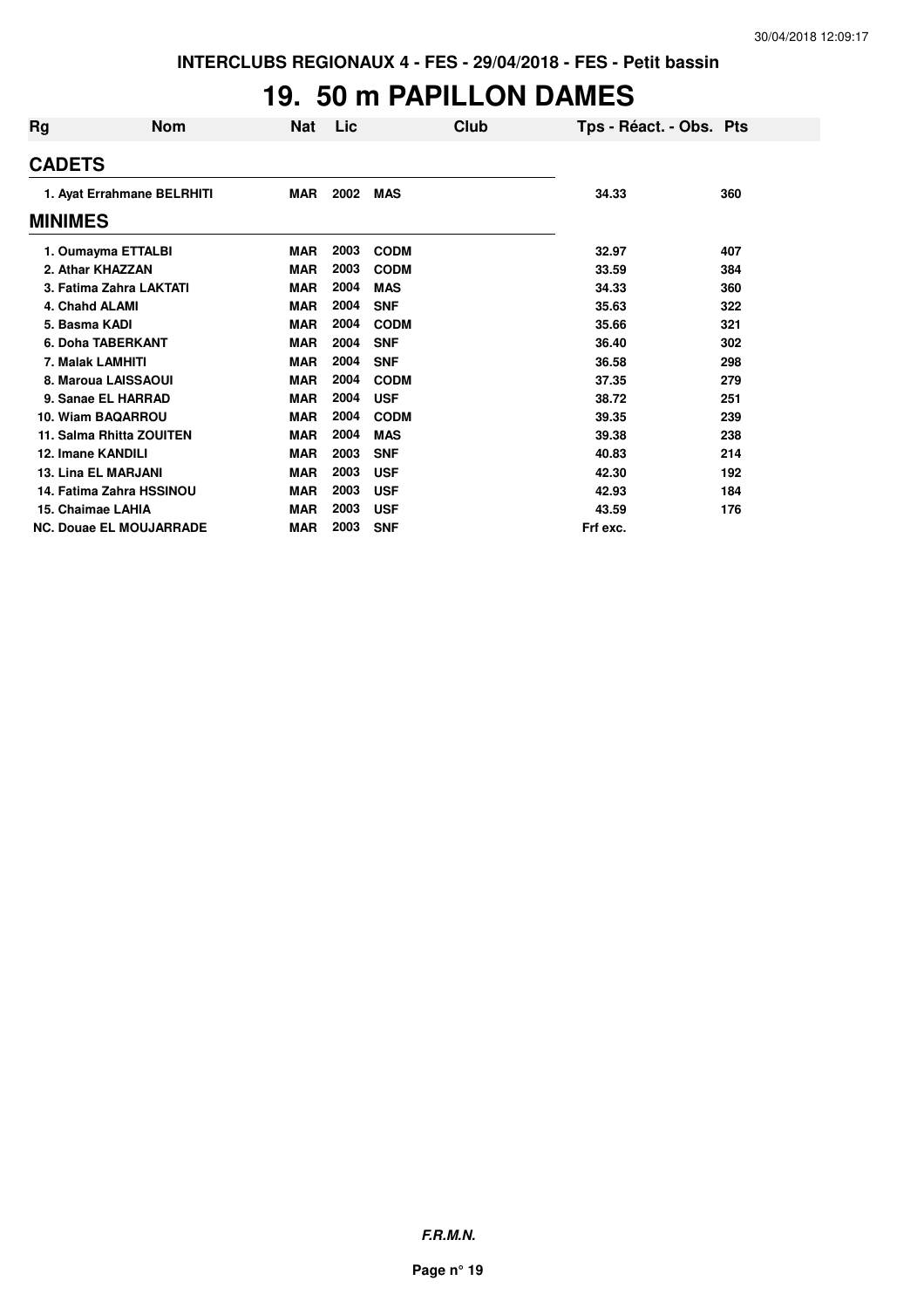## **20. 400 m 4 NAGES MESSIEURS**

| Rg                        | <b>Nom</b> | <b>Nat</b> | Lic      | Club        | Tps - Réact. - Obs. Pts |     |
|---------------------------|------------|------------|----------|-------------|-------------------------|-----|
| <b>SENIORS</b>            |            |            |          |             |                         |     |
| 1. Hicham TIJARI          |            | <b>MAR</b> | 1998     | <b>CODM</b> | 5:23.77                 | 427 |
| <b>CADETS</b>             |            |            |          |             |                         |     |
| TLD. Aymane SIAHMED OUALI |            | MAR        | 2002 SNF |             | 6:38.83                 | 228 |
| <b>MINIMES</b>            |            |            |          |             |                         |     |
| 1. Mohammed MOUISSE       |            | <b>MAR</b> | 2004     | <b>USF</b>  | 5:32.01                 | 396 |
| 2. Abdellah ESSONNI       |            | <b>MAR</b> | 2004     | <b>CODM</b> | 5:32.45                 | 394 |
| 3. Yassir BOUKHDIMI       |            | <b>MAR</b> | 2003     | <b>CODM</b> | 5:41.84                 | 362 |
| 4. Anas BOUHAMIDI ALAOUI  |            | <b>MAR</b> | 2004     | <b>CODM</b> | 5:44.24                 | 355 |
| 5. Mohamed Mounib TOUATI  |            | <b>MAR</b> | 2003     | <b>CODM</b> | 6:08.66                 | 289 |
| 6. Soufiane AZFAR         |            | <b>MAR</b> | 2004     | <b>USF</b>  | 6:12.92                 | 279 |
| <b>7. Omar KHERCHOUCH</b> |            | <b>MAR</b> | 2003     | U.S.O       | 6:15.44                 | 273 |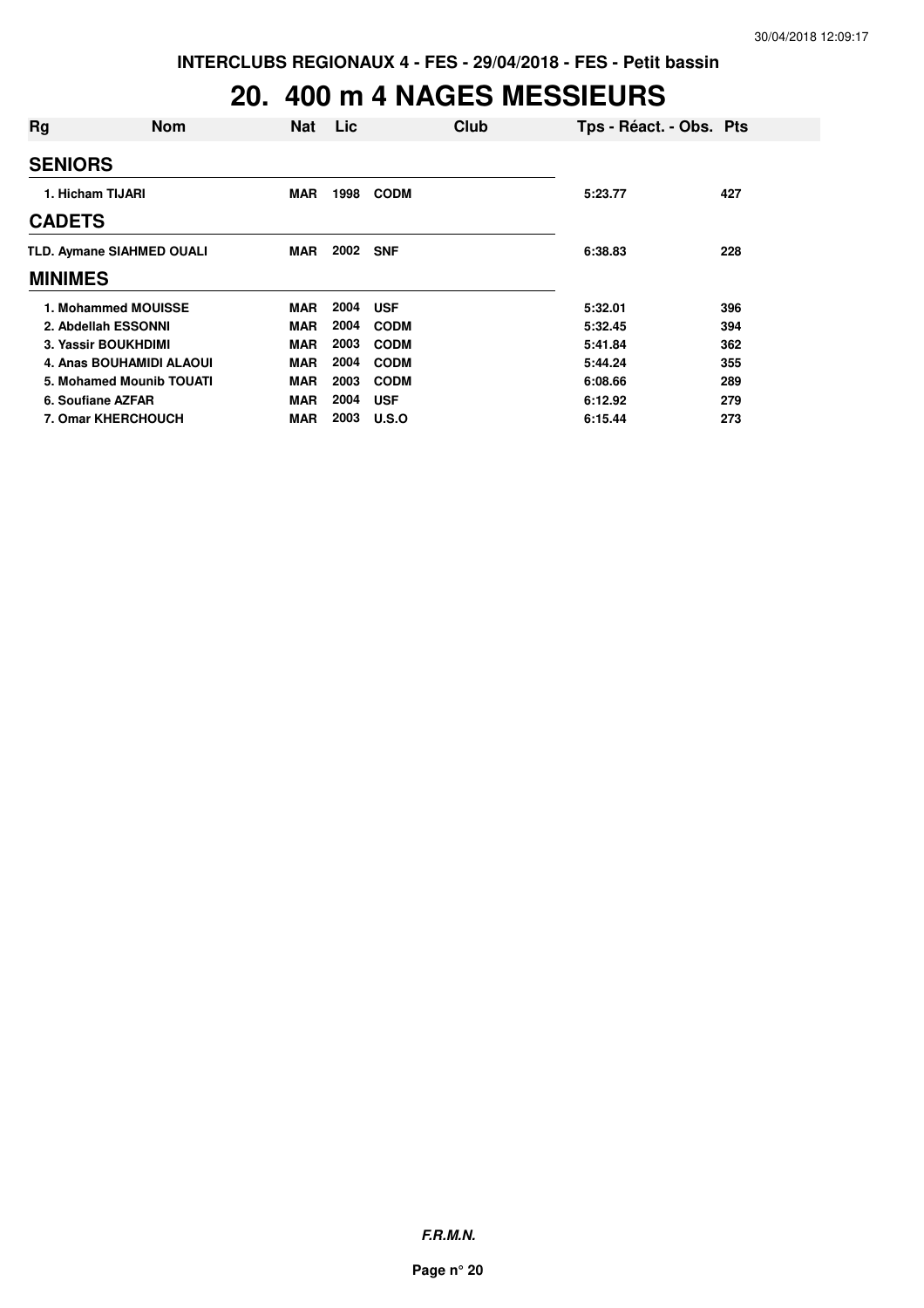## **21. 400 m 4 NAGES DAMES**

| Rg                           | <b>Nom</b> | <b>Nat</b> | Lic  |             | Club | Tps - Réact. - Obs. Pts |     |
|------------------------------|------------|------------|------|-------------|------|-------------------------|-----|
| <b>MINIMES</b>               |            |            |      |             |      |                         |     |
| 1. Hajar SABER               |            | <b>MAR</b> | 2003 | <b>CODM</b> |      | 5:50.93                 | 447 |
| 2. Abrare BELRHITI           |            | <b>MAR</b> | 2004 | SNF         |      | 6:18.23                 | 357 |
| <b>NC. Meryem AIT BENALI</b> |            | <b>MAR</b> | 2004 | <b>CODM</b> |      | Disqual.                | 0   |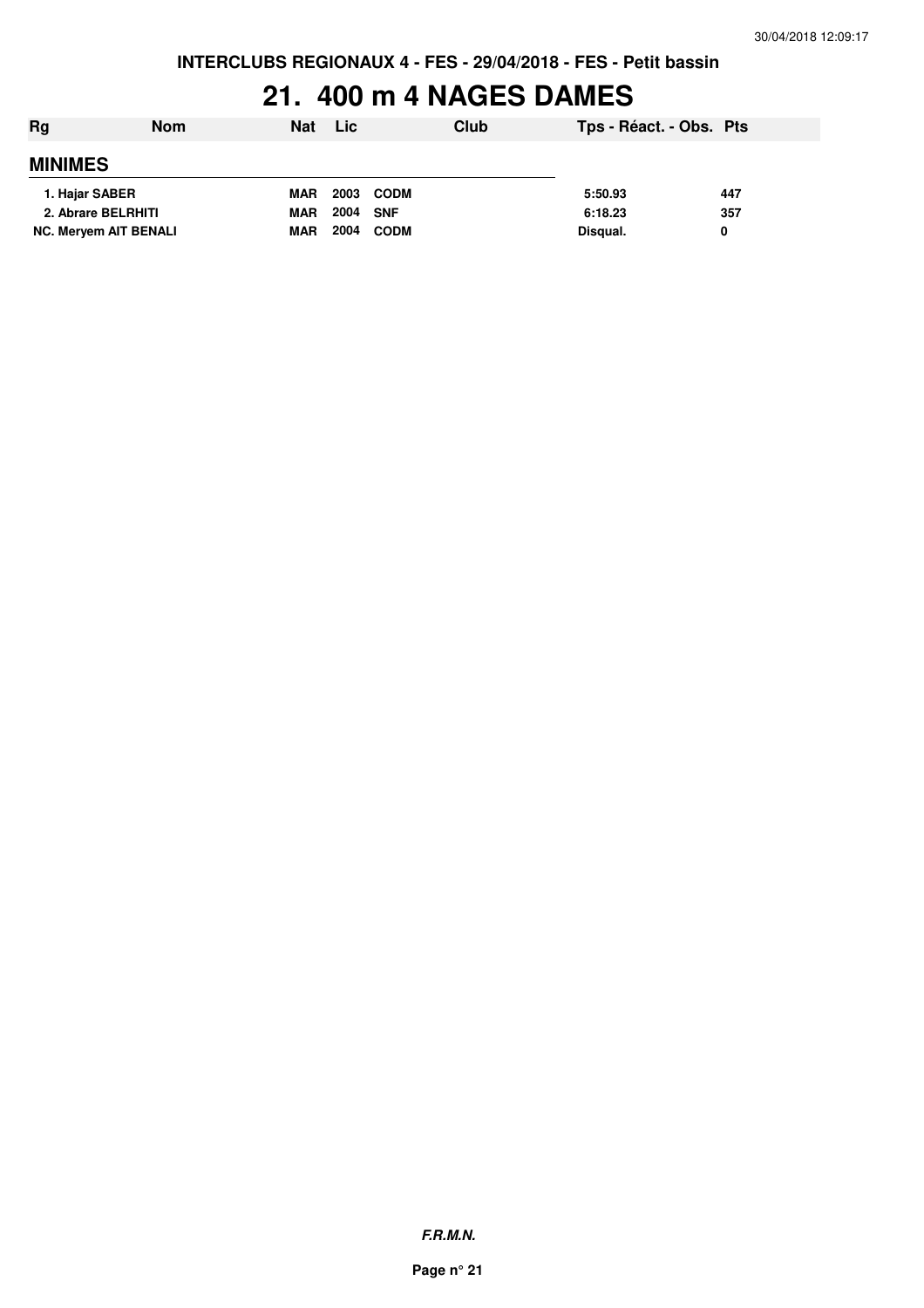#### **22. 50 m BRASSE MESSIEURS**

| <b>Rg</b> | <b>Nom</b>                       | <b>Nat</b> | Lic  |               | Club | Tps - Réact. - Obs. Pts |     |
|-----------|----------------------------------|------------|------|---------------|------|-------------------------|-----|
|           | <b>SENIORS</b>                   |            |      |               |      |                         |     |
|           | 1. Ahmed Reda ENNAIM             | <b>MAR</b> | 1996 | <b>CODM</b>   |      | 31.40                   | 613 |
|           | <b>NC. Khalil ISMAILI</b>        | <b>MAR</b> | 1998 | <b>CODM</b>   |      | Disqual.                | 0   |
|           | <b>JUNIORS</b>                   |            |      |               |      |                         |     |
|           | 1. Ali SADOUK                    | <b>MAR</b> | 1999 | <b>USF</b>    |      | 32.45                   | 555 |
|           | <b>CADETS</b>                    |            |      |               |      |                         |     |
|           | 1. Med Yassine BOUKHARI          | <b>MAR</b> | 2001 | <b>CODM</b>   |      | 32.17                   | 570 |
|           | 2. Driss BENCHEIKH               | <b>MAR</b> | 2001 | <b>USF</b>    |      | 37.31                   | 365 |
|           | <b>TLD. Ahmed Adam BOUMLIK</b>   | MAR        | 2002 | <b>USF</b>    |      | 43.54                   | 229 |
|           | <b>TLD. Mohammed Ayoub SAIDI</b> | <b>MAR</b> | 2002 | <b>SNF</b>    |      | 43.77                   | 226 |
|           | <b>MINIMES</b>                   |            |      |               |      |                         |     |
|           | 1. Ayman MEFETTAR                | <b>MAR</b> | 2003 | <b>SNF</b>    |      | 34.02                   | 482 |
|           | 2. Mahmoud AYOUBI                | <b>MAR</b> | 2004 | <b>CODM</b>   |      | 34.27                   | 471 |
|           | 3. Sami SAMRAH                   | <b>MAR</b> | 2003 | <b>CODM</b>   |      | 34.73                   | 453 |
|           | 4. Walid DEQQAOUI                | <b>MAR</b> | 2003 | <b>USF</b>    |      | 35.34                   | 429 |
|           | 5. Zakariae AMALI                | <b>MAR</b> | 2003 | <b>CODM</b>   |      | 35.56                   | 422 |
|           | 6. Yasser ELMAMOUN               | <b>MAR</b> | 2003 | <b>CODM</b>   |      | 35.86                   | 411 |
|           | 7. Youssef KADIRI HASSANI        | <b>MAR</b> | 2003 | <b>SNF</b>    |      | 36.20                   | 400 |
|           | 8. Adam SEDDOUK                  | <b>MAR</b> | 2003 | <b>CODM</b>   |      | 36.30                   | 396 |
|           | 9. Oussama EL MOUSSAMI           | <b>MAR</b> | 2003 | <b>CODM</b>   |      | 37.31                   | 365 |
|           | 10. Ahmed Yassine SAIDI          | <b>MAR</b> | 2004 | <b>UNO</b>    |      | 37.63                   | 356 |
|           | <b>11. Anass BOUABDELLAOUI</b>   | <b>MAR</b> | 2004 | <b>MCO</b>    |      | 38.80                   | 324 |
|           | 12. Walid RHZAL                  | <b>MAR</b> | 2003 | <b>UNO</b>    |      | 38.88                   | 322 |
|           | 13. Yassine NAIMI                | <b>MAR</b> | 2004 | U.S.O         |      | 41.91                   | 257 |
|           | 14. Soufiane AZFAR               | <b>MAR</b> | 2004 | <b>USF</b>    |      | 42.49                   | 247 |
|           | 15. Salmane DKHISSI              | <b>MAR</b> | 2004 | <b>USF</b>    |      | 42.64                   | 244 |
|           | 16. Othmane BEKKAL               | <b>MAR</b> | 2004 | <b>MCO EN</b> |      | 42.92                   | 240 |
|           | 17. Yassine MAKNASSI SALIME      | <b>MAR</b> | 2004 | <b>MAS</b>    |      | 44.43                   | 216 |
|           | <b>NC. Zakaria NAJAH</b>         | <b>MAR</b> | 2003 | U.S.O         |      | Dsg FD                  | 0   |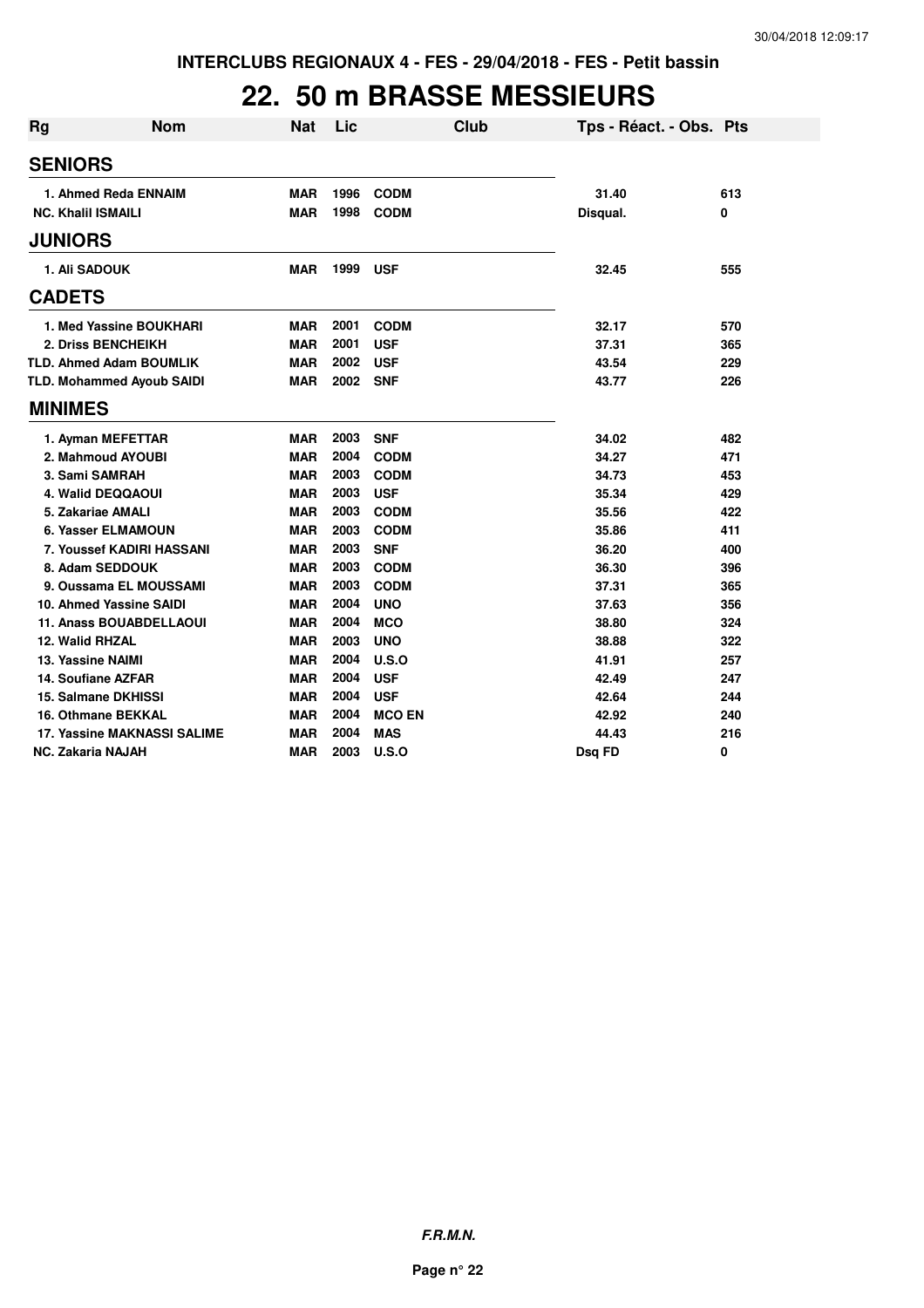## **23. 50 m BRASSE DAMES**

| Rg                               | <b>Nom</b> | <b>Nat</b> | Lic  |             | Club | Tps - Réact. - Obs. Pts |     |
|----------------------------------|------------|------------|------|-------------|------|-------------------------|-----|
| <b>CADETS</b>                    |            |            |      |             |      |                         |     |
| <b>TLD. Yassmine FADILA</b>      |            | <b>MAR</b> | 2002 | <b>SNF</b>  |      | 46.20                   | 269 |
| <b>MINIMES</b>                   |            |            |      |             |      |                         |     |
| 1. Basma KADI                    |            | <b>MAR</b> | 2004 | <b>CODM</b> |      | 38.02                   | 483 |
| 2. Meryem AIT BENALI             |            | <b>MAR</b> | 2004 | <b>CODM</b> |      | 38.39                   | 469 |
| 3. Oumayma ETTALBI               |            | <b>MAR</b> | 2003 | <b>CODM</b> |      | 39.69                   | 425 |
| 4. Athar KHAZZAN                 |            | <b>MAR</b> | 2003 | <b>CODM</b> |      | 40.44                   | 401 |
| 5. Fatima Zahra LAKTATI          |            | <b>MAR</b> | 2004 | <b>MAS</b>  |      | 41.32                   | 376 |
| 6. Maroua LAISSAOUI              |            | <b>MAR</b> | 2004 | <b>CODM</b> |      | 42.50                   | 346 |
| 7. Wiam BAQARROU                 |            | <b>MAR</b> | 2004 | <b>CODM</b> |      | 43.52                   | 322 |
| 8. Chahd ALAMI                   |            | <b>MAR</b> | 2004 | <b>SNF</b>  |      | 44.03                   | 311 |
| 9. Malak LAMHITI                 |            | <b>MAR</b> | 2004 | <b>SNF</b>  |      | 44.27                   | 306 |
| <b>10. Lina EL MARJANI</b>       |            | <b>MAR</b> | 2003 | <b>USF</b>  |      | 45.45                   | 283 |
| <b>TLD. Zoubida BENJELLOUN</b>   |            | <b>MAR</b> | 2003 | <b>USF</b>  |      | 48.26                   | 236 |
| <b>TLD. Fatima Zahra HSSINOU</b> |            | <b>MAR</b> | 2003 | <b>USF</b>  |      | 50.02                   | 212 |
| <b>TLD. Imane KANDILI</b>        |            | <b>MAR</b> | 2003 | <b>SNF</b>  |      | 50.10                   | 211 |
| <b>TLD. Kawtar SAYARH</b>        |            | <b>MAR</b> | 2003 | <b>MAS</b>  |      | 51.34                   | 196 |
| <b>NC. Ava FILALI</b>            |            | <b>MAR</b> | 2004 | <b>MAS</b>  |      | Disqual.                | 0   |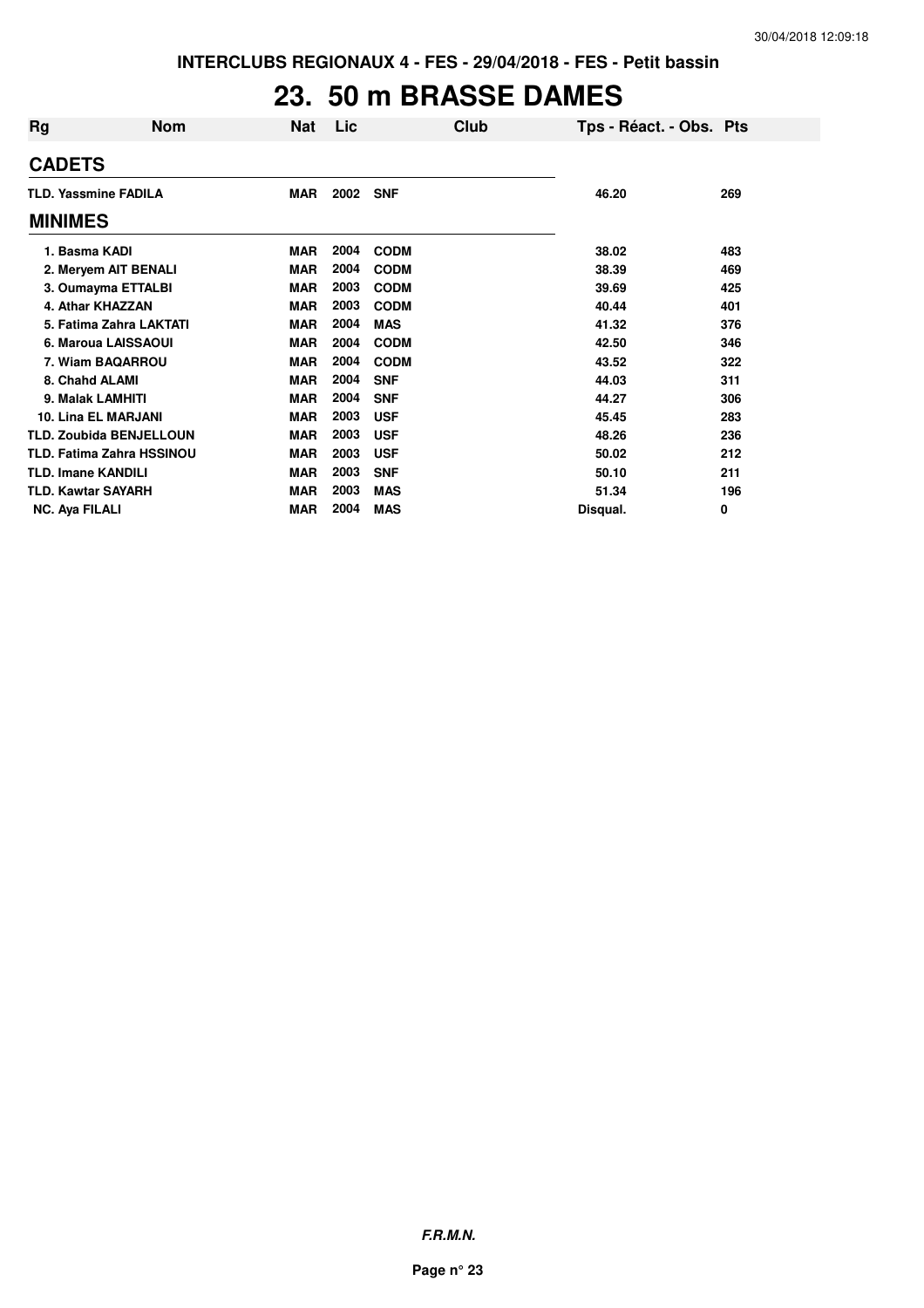#### **24. 200 m NAGE LIBRE MESSIEURS**

| Rg | <b>Nom</b>                          | Nat        | Lic  | Club        | Tps - Réact. - Obs. Pts |     |
|----|-------------------------------------|------------|------|-------------|-------------------------|-----|
|    | <b>SENIORS</b>                      |            |      |             |                         |     |
|    | 1. Karim AMARTI                     | <b>MAR</b> | 1998 | <b>USF</b>  | 2:12.56                 | 455 |
|    | <b>CADETS</b>                       |            |      |             |                         |     |
|    | 1. Ilyas BOUDENE                    | <b>MAR</b> | 2001 | <b>MAS</b>  | 2:06.87                 | 519 |
|    | 2. Ismail EL HAMOUMI                | <b>MAR</b> | 2002 | <b>USF</b>  | 2:18.62                 | 398 |
|    | 3. Othman RASSI                     | <b>MAR</b> | 2002 | <b>UNO</b>  | 2:25.73                 | 342 |
|    | 4. El Mehdi ELKAMYA                 | <b>MAR</b> | 2002 | <b>SNF</b>  | 2:25.91                 | 341 |
|    | 5. Mohamed RASSI                    | <b>MAR</b> | 2002 | <b>UNO</b>  | 2:28.22                 | 325 |
|    | <b>MINIMES</b>                      |            |      |             |                         |     |
|    | 1. Mohammed MOUISSE                 | <b>MAR</b> | 2004 | <b>USF</b>  | 2:12.66                 | 454 |
|    | 2. Salim FRIKECH                    | <b>MAR</b> | 2004 | <b>CODM</b> | 2:14.92                 | 432 |
|    | 3. Adnane BENADADA                  | <b>MAR</b> | 2003 | <b>SNF</b>  | 2:16.69                 | 415 |
|    | 4. Ayman MEFETTAR                   | <b>MAR</b> | 2003 | <b>SNF</b>  | 2:16.93                 | 413 |
|    | 5. Yasser ELMAMOUN                  | <b>MAR</b> | 2003 | <b>CODM</b> | 2:17.53                 | 407 |
|    | 6. Karim JENNANE                    | <b>MAR</b> | 2004 | <b>CODM</b> | 2:19.52                 | 390 |
|    | 7. Abdellah ESSONNI                 | <b>MAR</b> | 2004 | <b>CODM</b> | 2:19.59                 | 390 |
|    | <b>8. Anass KEMMOUNE</b>            | <b>MAR</b> | 2003 | <b>SNF</b>  | 2:22.28                 | 368 |
|    | 9. Anas BOUHAMIDI ALAOUI            | <b>MAR</b> | 2004 | <b>CODM</b> | 2:24.16                 | 354 |
|    | 10. Mohamed Mounib TOUATI           | <b>MAR</b> | 2003 | <b>CODM</b> | 2:28.16                 | 326 |
|    | <b>11. Yassir BOUKHDIMI</b>         | <b>MAR</b> | 2003 | <b>CODM</b> | 2:32.45                 | 299 |
|    | 12. Ilyas ES SAHELY                 | <b>MAR</b> | 2003 | <b>SNF</b>  | 2:32.61                 | 298 |
|    | 13. Youssef SAIDI                   | <b>MAR</b> | 2003 | <b>SNF</b>  | 2:35.78                 | 280 |
|    | <b>14. Mohammed Amine CHETOUANE</b> | <b>MAR</b> | 2003 | <b>UNO</b>  | 2:42.77                 | 246 |
|    | <b>TLD. M'hammed RHORCHI</b>        | <b>MAR</b> | 2003 | <b>SNF</b>  | 2:49.66                 | 217 |
|    | <b>TLD. Othmane ZAITOUNE</b>        | <b>MAR</b> | 2004 | <b>MAS</b>  | 2:50.53                 | 214 |
|    | <b>TLD. Ilyas CHEKKORI</b>          | <b>MAR</b> | 2004 | <b>SNF</b>  | 2:58.81                 | 185 |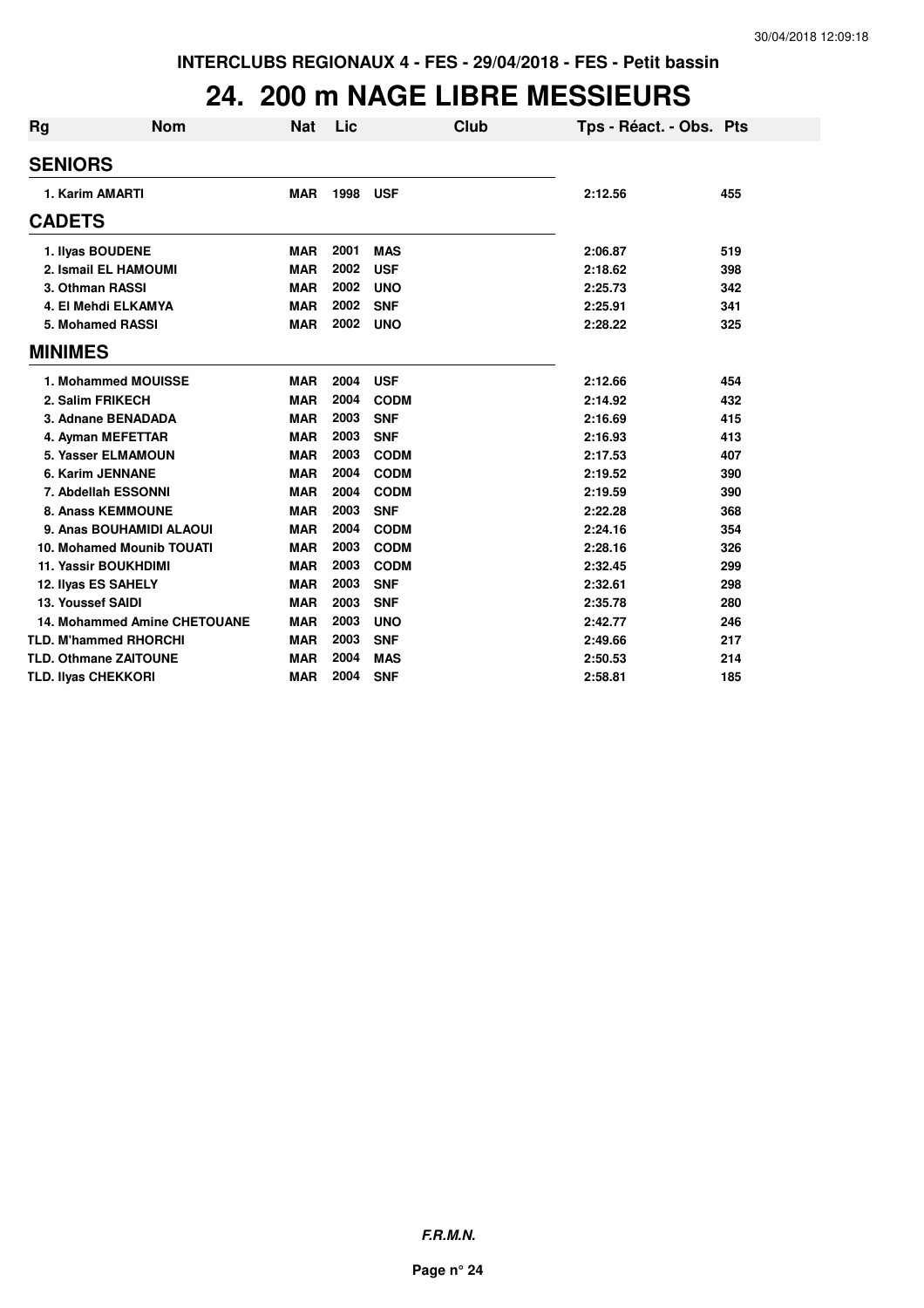## **25. 200 m NAGE LIBRE DAMES**

| Rg                               | <b>Nom</b>                 | <b>Nat</b> | Lic  |             | Club | Tps - Réact. - Obs. Pts |     |
|----------------------------------|----------------------------|------------|------|-------------|------|-------------------------|-----|
| <b>CADETS</b>                    |                            |            |      |             |      |                         |     |
|                                  | 1. Ayat Errahmane BELRHITI | <b>MAR</b> | 2002 | <b>MAS</b>  |      | 2:23.94                 | 483 |
| 2. Rim BENNANI                   |                            | MAR        | 2002 | <b>CODM</b> |      | 2:44.43                 | 324 |
| <b>MINIMES</b>                   |                            |            |      |             |      |                         |     |
| 1. Hajar SABER                   |                            | <b>MAR</b> | 2003 | <b>CODM</b> |      | 2:30.27                 | 425 |
| 2. Aya FILALI                    |                            | <b>MAR</b> | 2004 | <b>MAS</b>  |      | 2:59.37                 | 249 |
| <b>TLD. Salma Rhitta ZOUITEN</b> |                            | <b>MAR</b> | 2004 | <b>MAS</b>  |      | 3:06.31                 | 223 |
| <b>NC. Douae EL MOUJARRADE</b>   |                            | <b>MAR</b> | 2003 | <b>SNF</b>  |      | Frf exc.                |     |
| <b>NC. Hiba BENZINEB</b>         |                            | <b>MAR</b> | 2004 | <b>SNF</b>  |      | Frf n.d.                |     |
| <b>NC. Hiba CARI</b>             |                            | <b>MAR</b> | 2004 | <b>SNF</b>  |      | Frf n.d.                |     |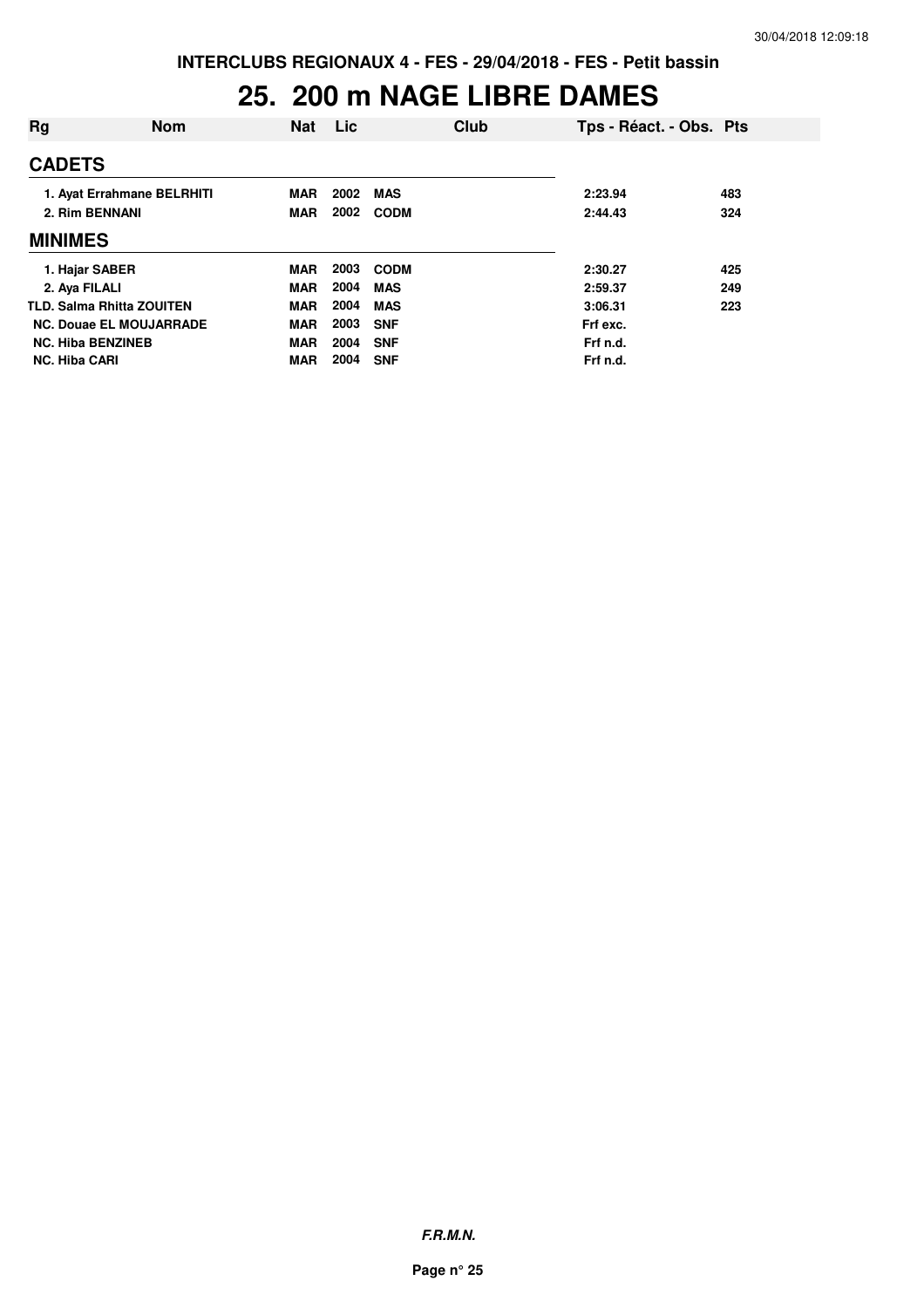#### **26. 100 m NAGE LIBRE MESSIEURS**

| <b>Rg</b> | <b>Nom</b>                          | <b>Nat</b> | Lic  |             | Club | Tps - Réact. - Obs. Pts |     |
|-----------|-------------------------------------|------------|------|-------------|------|-------------------------|-----|
|           | <b>SENIORS</b>                      |            |      |             |      |                         |     |
|           | 1. Karim AMARTI                     | <b>MAR</b> | 1998 | <b>USF</b>  |      | 1:00.20                 | 473 |
|           | <b>JUNIORS</b>                      |            |      |             |      |                         |     |
|           | 1. Ali SADOUK                       | <b>MAR</b> | 1999 | <b>USF</b>  |      | 57.49                   | 543 |
|           | <b>CADETS</b>                       |            |      |             |      |                         |     |
|           | 1. Med Yassine BOUKHARI             | <b>MAR</b> | 2001 | <b>CODM</b> |      | 55.72                   | 596 |
|           | 2. Driss BENCHEIKH                  | <b>MAR</b> | 2001 | <b>USF</b>  |      | 1:01.13                 | 452 |
|           | 3. Ismail EL HAMOUMI                | <b>MAR</b> | 2002 | <b>USF</b>  |      | 1:02.19                 | 429 |
|           | 4. Othman RASSI                     | <b>MAR</b> | 2002 | <b>UNO</b>  |      | 1:02.70                 | 418 |
|           | 5. El Mehdi ELKAMYA                 | <b>MAR</b> | 2002 | <b>SNF</b>  |      | 1:05.25                 | 371 |
|           | 6. Mohamed RASSI                    | <b>MAR</b> | 2002 | <b>UNO</b>  |      | 1:06.09                 | 357 |
|           | 7. Aymane SIAHMED OUALI             | <b>MAR</b> | 2002 | <b>SNF</b>  |      | 1:06.99                 | 343 |
|           | <b>TLD. Ahmed Adam BOUMLIK</b>      | <b>MAR</b> | 2002 | <b>USF</b>  |      | 1:13.05                 | 264 |
|           | <b>TLD. Mohammed Ayoub SAIDI</b>    | <b>MAR</b> | 2002 | <b>SNF</b>  |      | 1:21.41                 | 191 |
|           | <b>MINIMES</b>                      |            |      |             |      |                         |     |
|           | 1. Salim FRIKECH                    | <b>MAR</b> | 2004 | <b>CODM</b> |      | 58.52                   | 515 |
|           | 2. Adnane BENADADA                  | <b>MAR</b> | 2003 | <b>SNF</b>  |      | 59.59                   | 487 |
|           | 3. Adam SEDDOUK                     | <b>MAR</b> | 2003 | <b>CODM</b> |      | 59.88                   | 480 |
|           | 4. Zakariae AMALI                   | <b>MAR</b> | 2003 | <b>CODM</b> |      | 1:00.08                 | 476 |
|           | 5. Mohammed MOUISSE                 | <b>MAR</b> | 2004 | <b>USF</b>  |      | 1:00.29                 | 471 |
|           | 6. Walid DEQQAOUI                   | <b>MAR</b> | 2003 | <b>USF</b>  |      | 1:01.19                 | 450 |
|           | 7. Yasser ELMAMOUN                  | <b>MAR</b> | 2003 | <b>CODM</b> |      | 1:02.07                 | 431 |
|           | 8. Karim JENNANE                    | <b>MAR</b> | 2004 | <b>CODM</b> |      | 1:02.94                 | 414 |
|           | 9. Anass KEMMOUNE                   | <b>MAR</b> | 2003 | <b>SNF</b>  |      | 1:03.05                 | 411 |
|           | 10. Sami SAMRAH                     | <b>MAR</b> | 2003 | <b>CODM</b> |      | 1:04.34                 | 387 |
|           | <b>11. Yassir BOUKHDIMI</b>         | <b>MAR</b> | 2003 | <b>CODM</b> |      | 1:06.99                 | 343 |
|           | 12. Ahmed Yassine SAIDI             | <b>MAR</b> | 2004 | <b>UNO</b>  |      | 1:08.30                 | 324 |
|           | 13. Youssef SAIDI                   | <b>MAR</b> | 2003 | <b>SNF</b>  |      | 1:09.00                 | 314 |
|           | 14. Soufiane AZFAR                  | <b>MAR</b> | 2004 | <b>USF</b>  |      | 1:09.45                 | 308 |
|           | 15. Ilyas ES SAHELY                 | MAR        | 2003 | <b>SNF</b>  |      | 1:09.55                 | 306 |
|           | <b>16. Mohammed Amine CHETOUANE</b> | MAR        | 2003 | <b>UNO</b>  |      | 1:09.96                 | 301 |
|           | <b>16. Omar KHERCHOUCH</b>          | <b>MAR</b> | 2003 | U.S.O       |      | 1:09.96                 | 301 |
|           | 18. Zakaria NAJAH                   | <b>MAR</b> | 2003 | U.S.O       |      | 1:10.20                 | 298 |
|           | <b>19. Anass BOUABDELLAOUI</b>      | <b>MAR</b> | 2004 | <b>MCO</b>  |      | 1:11.19                 | 286 |
|           | 20. Othmane ZAITOUNE                | <b>MAR</b> | 2004 | <b>MAS</b>  |      | 1:12.27                 | 273 |
|           | 21. Yassine NAIMI                   | <b>MAR</b> | 2004 | U.S.O       |      | 1:12.55                 | 270 |
|           | 22. M'hammed RHORCHI                | <b>MAR</b> | 2003 | <b>SNF</b>  |      | 1:13.70                 | 257 |
|           | 23. Ilyas CHEKKORI                  | <b>MAR</b> | 2004 | <b>SNF</b>  |      | 1:15.09                 | 243 |
|           | 24. Mohamed Chawki AYACH            | <b>MAR</b> | 2003 | <b>CAT</b>  |      | 1:15.80                 | 237 |
|           | <b>TLD. Yassine MAKNASSI SALIME</b> | <b>MAR</b> | 2004 | <b>MAS</b>  |      | 1:18.20                 | 215 |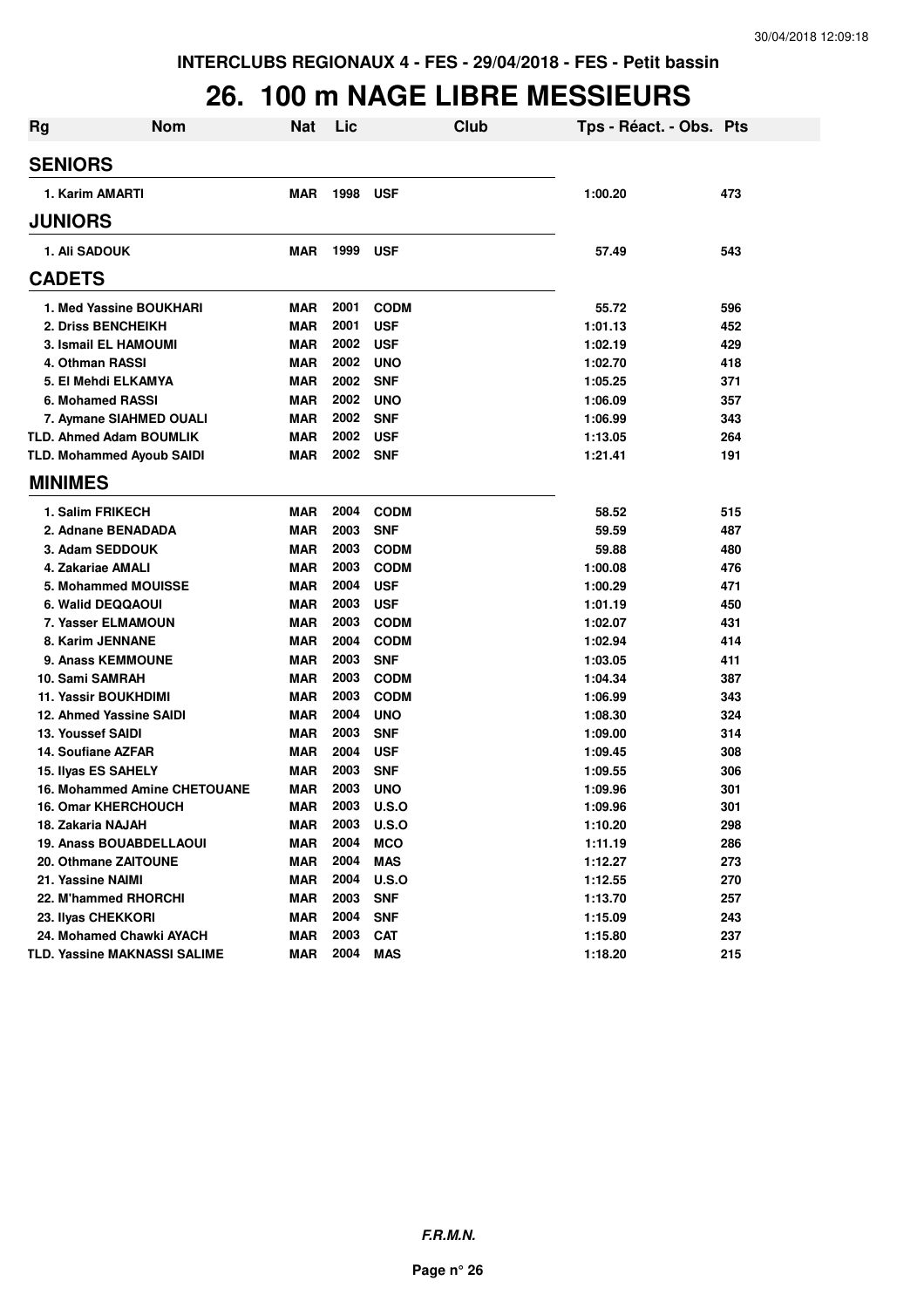## **27. 100 m NAGE LIBRE DAMES**

| <b>Rg</b> | <b>Nom</b>                       | <b>Nat</b> | Lic  | Club        | Tps - Réact. - Obs. Pts |     |
|-----------|----------------------------------|------------|------|-------------|-------------------------|-----|
|           | <b>CADETS</b>                    |            |      |             |                         |     |
|           | 1. Ayat Errahmane BELRHITI       | <b>MAR</b> | 2002 | <b>MAS</b>  | 1:06.30                 | 484 |
|           | <b>TLD. Yassmine FADILA</b>      | <b>MAR</b> | 2002 | <b>SNF</b>  | 1:17.07                 | 308 |
|           | <b>MINIMES</b>                   |            |      |             |                         |     |
|           | 1. Oumayma ETTALBI               | <b>MAR</b> | 2003 | <b>CODM</b> | 1:06.73                 | 475 |
|           | 2. Abrare BELRHITI               | <b>MAR</b> | 2004 | <b>SNF</b>  | 1:07.56                 | 457 |
|           | 3. Maroua LAISSAOUI              | <b>MAR</b> | 2004 | <b>CODM</b> | 1:08.05                 | 448 |
|           | 4. Hajar SABER                   | <b>MAR</b> | 2003 | <b>CODM</b> | 1:08.75                 | 434 |
|           | 5. Athar KHAZZAN                 | <b>MAR</b> | 2003 | <b>CODM</b> | 1:11.16                 | 391 |
|           | 6. Wiam BAQARROU                 | <b>MAR</b> | 2004 | <b>CODM</b> | 1:12.22                 | 374 |
|           | 7. Salma Rhitta ZOUITEN          | <b>MAR</b> | 2004 | <b>MAS</b>  | 1:15.16                 | 332 |
|           | 8. Imane KANDILI                 | <b>MAR</b> | 2003 | <b>SNF</b>  | 1:16.35                 | 317 |
|           | 9. Douae MOUTAOUAKIL             | <b>MAR</b> | 2003 | <b>SNF</b>  | 1:19.69                 | 279 |
|           | <b>TLD. Aya FILALI</b>           | <b>MAR</b> | 2004 | <b>MAS</b>  | 1:20.05                 | 275 |
|           | <b>TLD. Lina EL MARJANI</b>      | <b>MAR</b> | 2003 | <b>USF</b>  | 1:20.15                 | 274 |
|           | <b>TLD. Sanae EL HARRAD</b>      | <b>MAR</b> | 2004 | <b>USF</b>  | 1:20.40                 | 271 |
|           | <b>TLD. Kawtar SAYARH</b>        | <b>MAR</b> | 2003 | <b>MAS</b>  | 1:21.52                 | 260 |
|           | <b>TLD. Boutaina OUALI</b>       | <b>MAR</b> | 2003 | <b>CAT</b>  | 1:22.02                 | 255 |
|           | <b>TLD. Zoubida BENJELLOUN</b>   | <b>MAR</b> | 2003 | <b>USF</b>  | 1:22.48                 | 251 |
|           | <b>TLD. Fatima Zahra HSSINOU</b> | <b>MAR</b> | 2003 | <b>USF</b>  | 1:24.73                 | 232 |
|           | <b>TLD. Chaimae LAHIA</b>        | <b>MAR</b> | 2003 | <b>USF</b>  | 1:28.94                 | 200 |
|           | <b>TLD. Zineb ZAKI</b>           | <b>MAR</b> | 2004 | <b>MAS</b>  | 1:29.09                 | 199 |
|           | <b>NC. Douae EL MOUJARRADE</b>   | <b>MAR</b> | 2003 | <b>SNF</b>  | Frf exc.                |     |
|           | <b>NC. Hiba BENZINEB</b>         | <b>MAR</b> | 2004 | <b>SNF</b>  | Frf n.d.                |     |
|           | <b>NC. Hiba CARI</b>             | <b>MAR</b> | 2004 | <b>SNF</b>  | Frf n.d.                |     |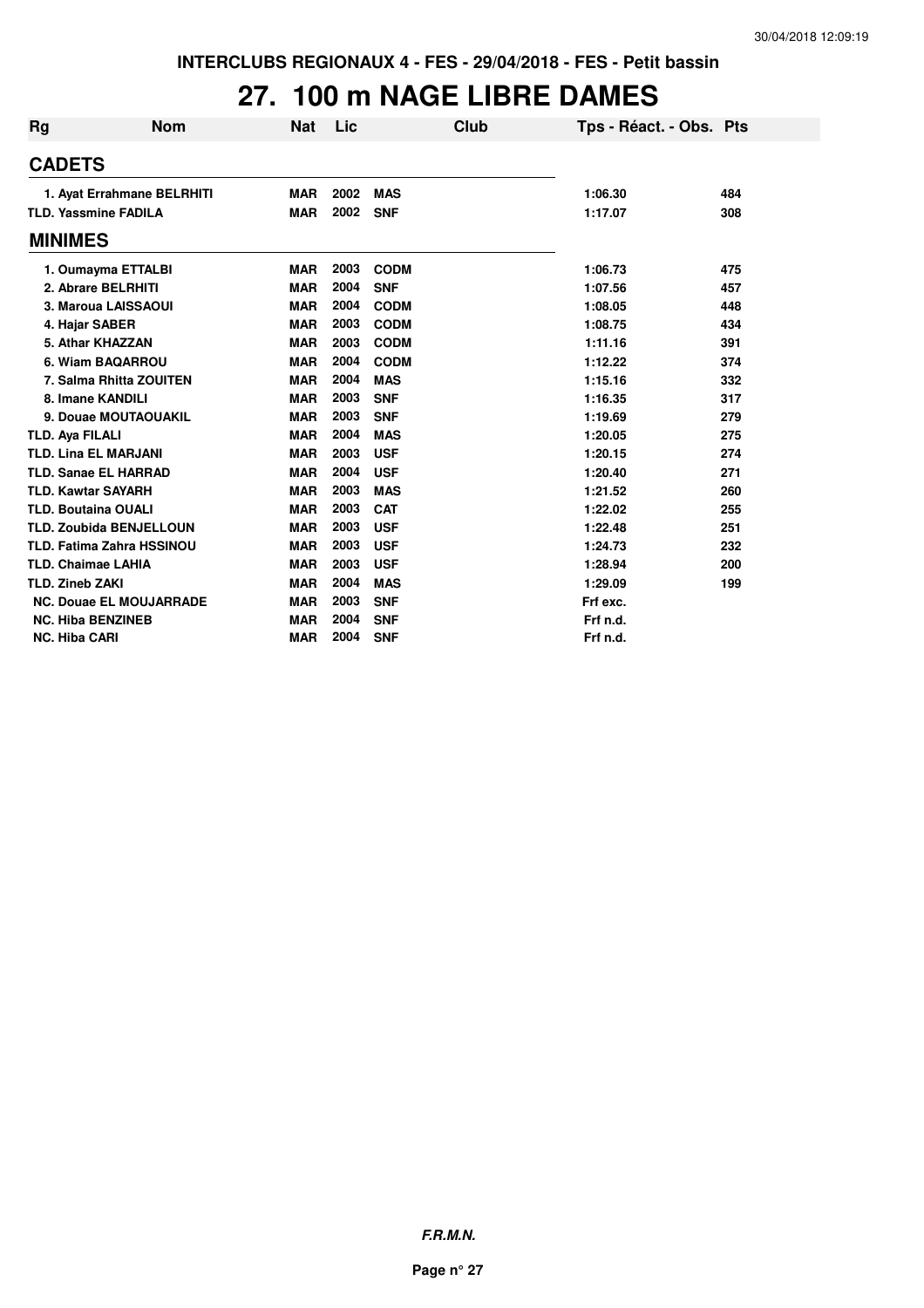### **28. 200 m BRASSE MESSIEURS**

| Rg               | <b>Nom</b>                       | <b>Nat</b> | Lic  | Club          | Tps - Réact. - Obs. Pts |     |
|------------------|----------------------------------|------------|------|---------------|-------------------------|-----|
|                  | <b>SENIORS</b>                   |            |      |               |                         |     |
|                  | 1. Ahmed Reda ENNAIM             | <b>MAR</b> | 1996 | <b>CODM</b>   | 2:32.43                 | 578 |
|                  | 2. Khalil ISMAILI                | <b>MAR</b> | 1998 | <b>CODM</b>   | 2:44.99                 | 456 |
|                  | <b>CADETS</b>                    |            |      |               |                         |     |
| 1. Ilyas BOUDENE |                                  | <b>MAR</b> | 2001 | <b>MAS</b>    | 2:41.88                 | 483 |
|                  | <b>MINIMES</b>                   |            |      |               |                         |     |
|                  | 1. Mahmoud AYOUBI                | <b>MAR</b> | 2004 | <b>CODM</b>   | 2:39.58                 | 504 |
|                  | 2. Ayman MEFETTAR                | <b>MAR</b> | 2003 | <b>SNF</b>    | 2:48.16                 | 430 |
|                  | 3. Yasser ELMAMOUN               | <b>MAR</b> | 2003 | <b>CODM</b>   | 2:54.92                 | 382 |
|                  | <b>4. Youssef KADIRI HASSANI</b> | <b>MAR</b> | 2003 | <b>SNF</b>    | 2:55.62                 | 378 |
|                  | 5. Anas BOUHAMIDI ALAOUI         | <b>MAR</b> | 2004 | <b>CODM</b>   | 2:55.78                 | 377 |
|                  | 6. Abdellah ESSONNI              | <b>MAR</b> | 2004 | <b>CODM</b>   | 3:01.63                 | 341 |
|                  | 7. Sami SAMRAH                   | <b>MAR</b> | 2003 | <b>CODM</b>   | 3:04.38                 | 326 |
|                  | 8. Walid DEQQAOUI                | <b>MAR</b> | 2003 | <b>USF</b>    | 3:17.13                 | 267 |
|                  | 9. Zakaria NAJAH                 | <b>MAR</b> | 2003 | U.S.O         | 3:19.47                 | 258 |
|                  | <b>TLD. Salmane DKHISSI</b>      | <b>MAR</b> | 2004 | <b>USF</b>    | 3:28.66                 | 225 |
|                  | <b>NC. Othmane BEKKAL</b>        | <b>MAR</b> | 2004 | <b>MCO EN</b> | Dsq VI                  | 0   |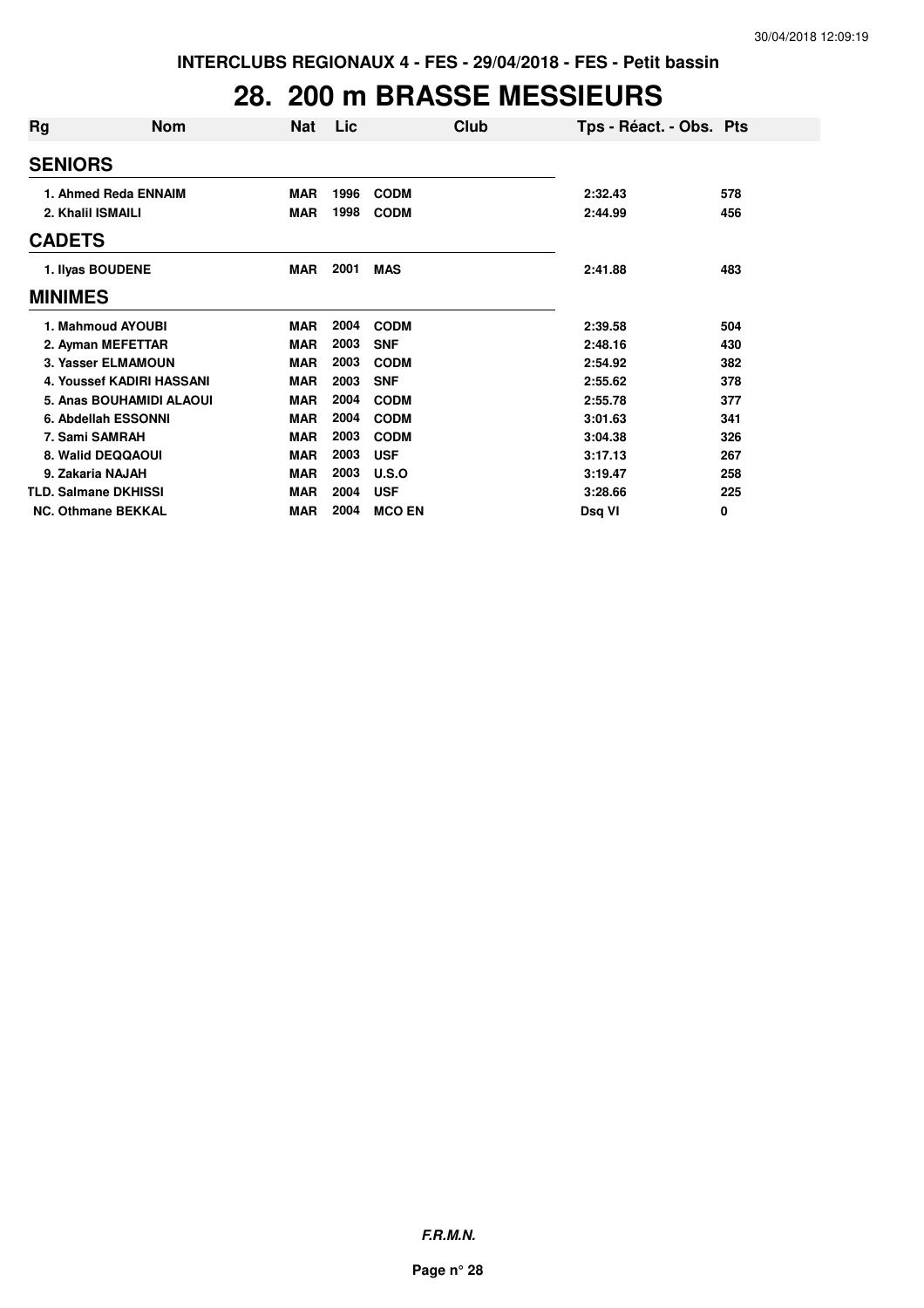## **29. 200 m BRASSE DAMES**

| Rg               | <b>Nom</b>              | <b>Nat</b> | <b>Lic</b> | Club        | Tps - Réact. - Obs. Pts |     |
|------------------|-------------------------|------------|------------|-------------|-------------------------|-----|
| <b>MINIMES</b>   |                         |            |            |             |                         |     |
|                  | 1. Meryem AIT BENALI    | <b>MAR</b> | 2004       | CODM        | 3:00.84                 | 455 |
| 2. Basma KADI    |                         | <b>MAR</b> | 2004       | <b>CODM</b> | 3:05.12                 | 424 |
| 3. Malak LAMHITI |                         | <b>MAR</b> | 2004 SNF   |             | 3:23.16                 | 321 |
|                  | 4. Fatima Zahra LAKTATI | <b>MAR</b> | 2004       | MAS         | 3:27.20                 | 302 |
| 5. Chahd ALAMI   |                         | <b>MAR</b> | 2004       | <b>SNF</b>  | 3:28.05                 | 298 |
| 6. Athar KHAZZAN |                         | <b>MAR</b> | 2003       | <b>CODM</b> | 3:28.41                 | 297 |
|                  |                         |            |            |             |                         |     |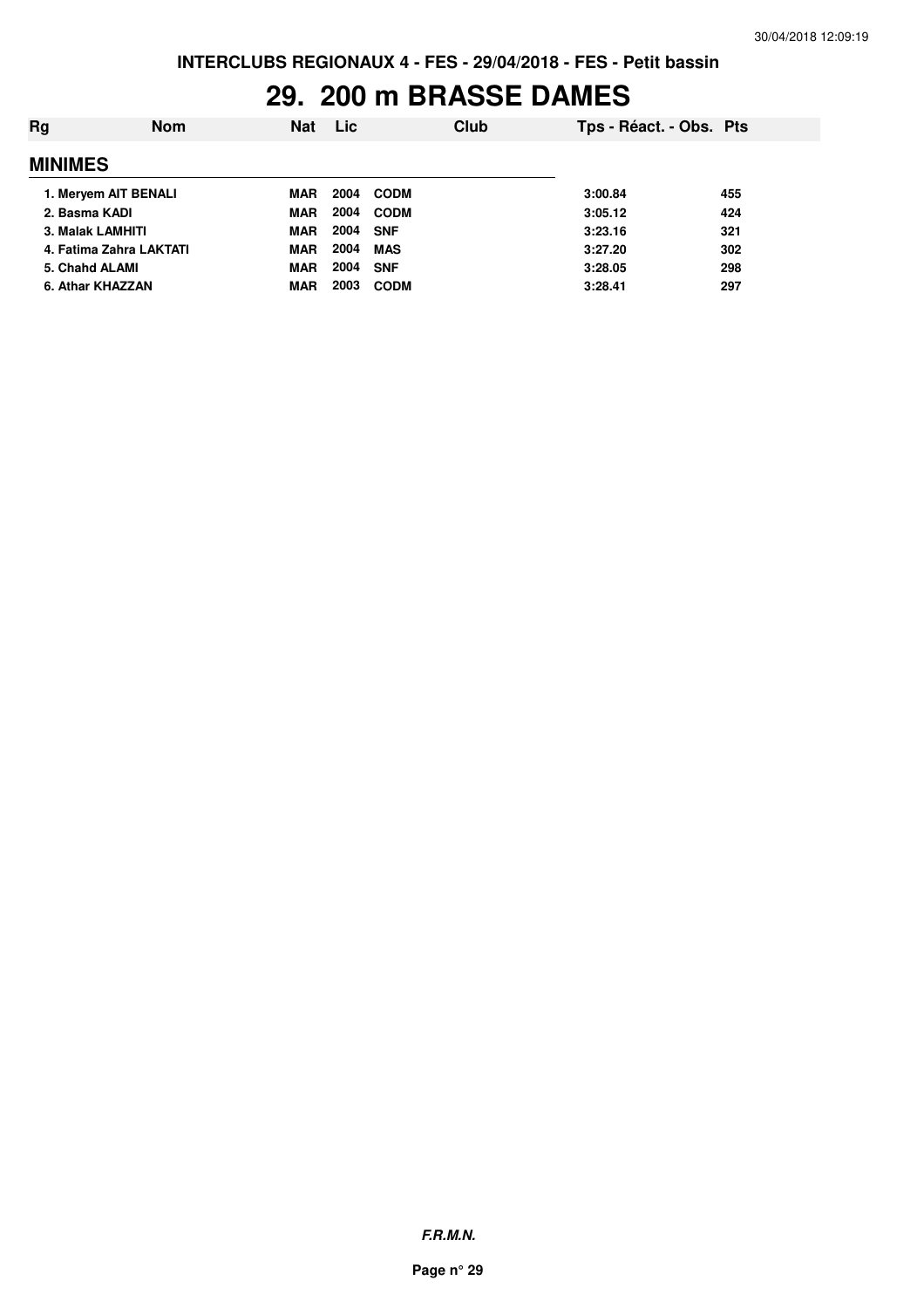## **30. 100 m DOS MESSIEURS**

| <b>Rg</b> | <b>Nom</b>                         | Nat        | Lic  | <b>Club</b> | Tps - Réact. - Obs. Pts |     |
|-----------|------------------------------------|------------|------|-------------|-------------------------|-----|
|           | <b>SENIORS</b>                     |            |      |             |                         |     |
|           | 1. Karim AMARTI                    | <b>MAR</b> | 1998 | <b>USF</b>  | 1:05.42                 | 500 |
|           | 2. Khalil ISMAILI                  | <b>MAR</b> | 1998 | <b>CODM</b> | 1:11.74                 | 379 |
|           | <b>JUNIORS</b>                     |            |      |             |                         |     |
|           | <b>1. Ali SADOUK</b>               | <b>MAR</b> | 1999 | <b>USF</b>  | 1:09.61                 | 415 |
|           | <b>CADETS</b>                      |            |      |             |                         |     |
|           | 1. Med Yassine BOUKHARI            | <b>MAR</b> | 2001 | <b>CODM</b> | 1:07.39                 | 457 |
|           | 2. Driss BENCHEIKH                 | <b>MAR</b> | 2001 | <b>USF</b>  | 1:10.37                 | 402 |
|           | 3. Ilyas BOUDENE                   | <b>MAR</b> | 2001 | <b>MAS</b>  | 1:10.81                 | 394 |
|           | <b>4. Ismail EL HAMOUMI</b>        | <b>MAR</b> | 2002 | <b>USF</b>  | 1:14.86                 | 334 |
|           | 5. El Mehdi ELKAMYA                | <b>MAR</b> | 2002 | <b>SNF</b>  | 1:16.29                 | 315 |
|           | 6. Aymane SIAHMED OUALI            | <b>MAR</b> | 2002 | <b>SNF</b>  | 1:22.55                 | 249 |
|           | <b>MINIMES</b>                     |            |      |             |                         |     |
|           | 1. Salim FRIKECH                   | <b>MAR</b> | 2004 | <b>CODM</b> | 1:06.16                 | 483 |
|           | 2. Ayman MEFETTAR                  | <b>MAR</b> | 2003 | <b>SNF</b>  | 1:08.05                 | 444 |
|           | 3. Zakariae AMALI                  | <b>MAR</b> | 2003 | <b>CODM</b> | 1:08.23                 | 441 |
|           | 4. Mahmoud AYOUBI                  | <b>MAR</b> | 2004 | <b>CODM</b> | 1:08.90                 | 428 |
|           | 5. Mohammed MOUISSE                | <b>MAR</b> | 2004 | <b>USF</b>  | 1:11.66                 | 380 |
|           | 6. Adnane BENADADA                 | <b>MAR</b> | 2003 | <b>SNF</b>  | 1:13.40                 | 354 |
|           | 7. Oussama EL MOUSSAMI             | <b>MAR</b> | 2003 | <b>CODM</b> | 1:13.41                 | 354 |
|           | 8. Mohamed Mounib TOUATI           | <b>MAR</b> | 2003 | <b>CODM</b> | 1:13.46                 | 353 |
|           | 9. Walid RHZAL                     | <b>MAR</b> | 2003 | <b>UNO</b>  | 1:13.60                 | 351 |
|           | 10. Mohammed Amine CHETOUANE       | <b>MAR</b> | 2003 | <b>UNO</b>  | 1:16.69                 | 310 |
|           | <b>11. Anas BOUHAMIDI ALAOUI</b>   | <b>MAR</b> | 2004 | <b>CODM</b> | 1:17.84                 | 297 |
|           | <b>12. Yassir BOUKHDIMI</b>        | <b>MAR</b> | 2003 | <b>CODM</b> | 1:18.21                 | 292 |
|           | <b>13. Anass KEMMOUNE</b>          | <b>MAR</b> | 2003 | <b>SNF</b>  | 1:18.58                 | 288 |
|           | 14. Soufiane AZFAR                 | <b>MAR</b> | 2004 | <b>USF</b>  | 1:19.00                 | 284 |
|           | <b>15. Yassine NAIMI</b>           | <b>MAR</b> | 2004 | U.S.O       | 1:23.02                 | 244 |
|           | 16. M'hammed RHORCHI               | <b>MAR</b> | 2003 | <b>SNF</b>  | 1:25.80                 | 221 |
|           | 17. Mohamed Chawki AYACH           | <b>MAR</b> | 2003 | <b>CAT</b>  | 1:29.16                 | 197 |
|           | <b>18. Yassine MAKNASSI SALIME</b> | <b>MAR</b> | 2004 | <b>MAS</b>  | 1:34.66                 | 165 |
|           | <b>TLD. Othmane ZAITOUNE</b>       | <b>MAR</b> | 2004 | <b>MAS</b>  | 1:38.38                 | 147 |
|           | <b>NC. Ilyas ES SAHELY</b>         | <b>MAR</b> | 2003 | <b>SNF</b>  | Dsq VI                  | 0   |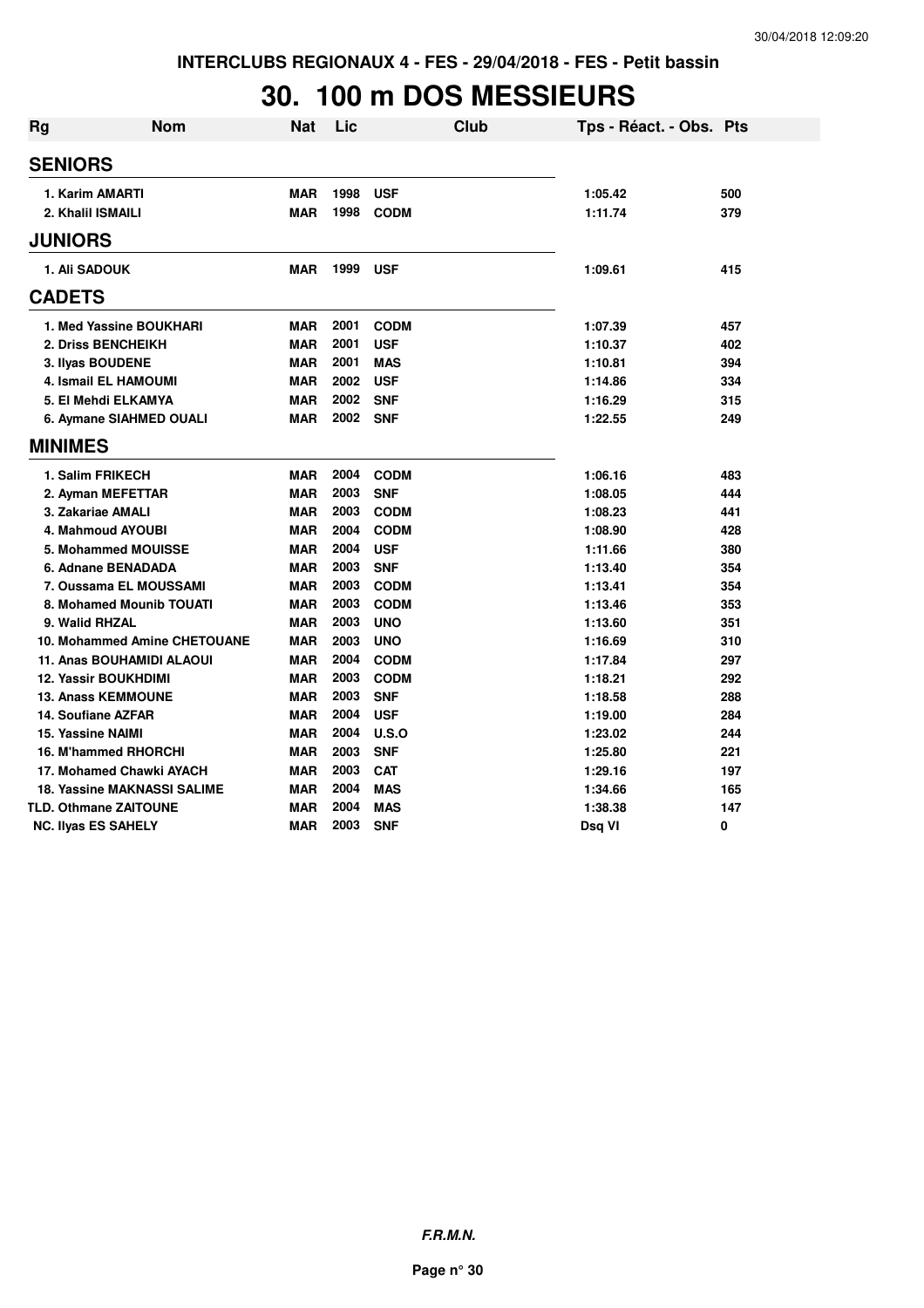# **31. 100 m DOS DAMES**

| Rg             | <b>Nom</b>                     | <b>Nat</b> | Lic  | Club        | Tps - Réact. - Obs. Pts |     |
|----------------|--------------------------------|------------|------|-------------|-------------------------|-----|
| <b>CADETS</b>  |                                |            |      |             |                         |     |
|                | 1. Ayat Errahmane BELRHITI     | <b>MAR</b> | 2002 | <b>MAS</b>  | 1:17.42                 | 423 |
|                | 2. Rim BENNANI                 | <b>MAR</b> | 2002 | <b>CODM</b> | 1:21.02                 | 369 |
|                | 3. Yassmine FADILA             | <b>MAR</b> | 2002 | <b>SNF</b>  | 1:30.70                 | 263 |
| <b>MINIMES</b> |                                |            |      |             |                         |     |
|                | 1. Basma KADI                  | <b>MAR</b> | 2004 | <b>CODM</b> | 1:18.58                 | 404 |
|                | 2. Maroua LAISSAOUI            | <b>MAR</b> | 2004 | <b>CODM</b> | 1:19.05                 | 397 |
|                | 3. Doha TABERKANT              | <b>MAR</b> | 2004 | <b>SNF</b>  | 1:19.45                 | 391 |
|                | 4. Fatima Zahra LAKTATI        | <b>MAR</b> | 2004 | <b>MAS</b>  | 1:19.48                 | 391 |
|                | 5. Oumayma ETTALBI             | <b>MAR</b> | 2003 | <b>CODM</b> | 1:22.75                 | 346 |
|                | 6. Wiam BAQARROU               | <b>MAR</b> | 2004 | <b>CODM</b> | 1:22.95                 | 344 |
|                | 7. Abrare BELRHITI             | <b>MAR</b> | 2004 | <b>SNF</b>  | 1:26.48                 | 303 |
|                | 8. Chahd ALAMI                 | <b>MAR</b> | 2004 | <b>SNF</b>  | 1:27.00                 | 298 |
|                | 9. Douae MOUTAOUAKIL           | <b>MAR</b> | 2003 | <b>SNF</b>  | 1:30.29                 | 266 |
|                | 10. Salma Rhitta ZOUITEN       | <b>MAR</b> | 2004 | <b>MAS</b>  | 1:30.98                 | 260 |
|                | 11. Fatima Zahra HSSINOU       | <b>MAR</b> | 2003 | <b>USF</b>  | 1:32.07                 | 251 |
|                | <b>12. Lina EL MARJANI</b>     | <b>MAR</b> | 2003 | <b>USF</b>  | 1:33.73                 | 238 |
|                | 13. Sanae EL HARRAD            | <b>MAR</b> | 2004 | <b>USF</b>  | 1:36.09                 | 221 |
|                | 14. Aya FILALI                 | <b>MAR</b> | 2004 | <b>MAS</b>  | 1:37.25                 | 213 |
|                | <b>NC. Douae EL MOUJARRADE</b> | <b>MAR</b> | 2003 | <b>SNF</b>  | Frf exc.                |     |
|                | <b>NC. Hiba BENZINEB</b>       | <b>MAR</b> | 2004 | <b>SNF</b>  | Frf n.d.                |     |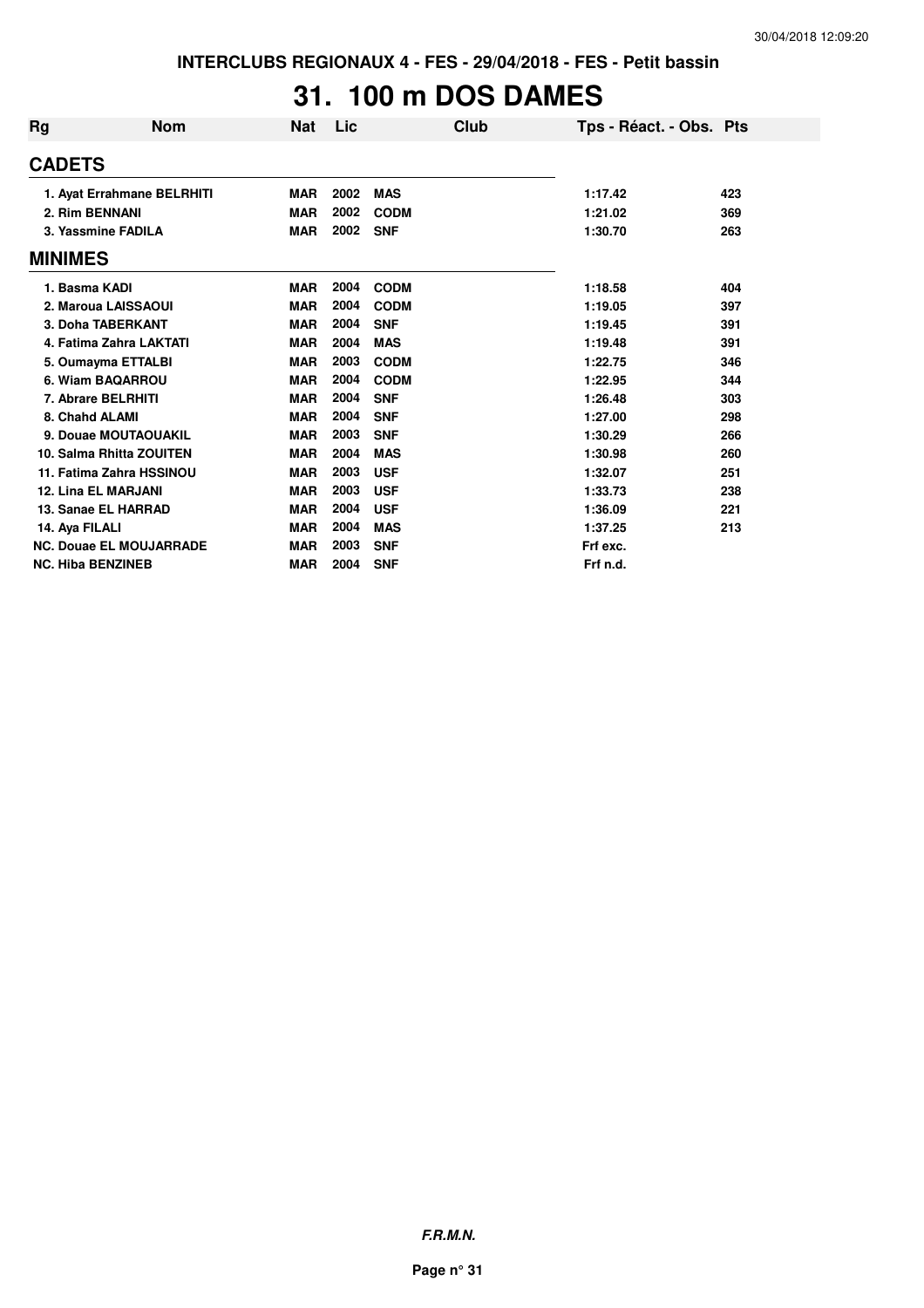#### **32. 800 m NAGE LIBRE MESSIEURS**

| Rg                       | <b>Nom</b>             | <b>Nat</b> | <b>Lic</b> | Club        | Tps - Réact. - Obs. Pts |     |
|--------------------------|------------------------|------------|------------|-------------|-------------------------|-----|
| <b>SENIORS</b>           |                        |            |            |             |                         |     |
| 1. Hicham TIJARI         |                        | <b>MAR</b> | 1998       | <b>CODM</b> | 9:55.77                 | 437 |
| <b>CADETS</b>            |                        |            |            |             |                         |     |
| 1. Othman RASSI          |                        | <b>MAR</b> | 2002       | <b>UNO</b>  | 11:16.80                | 298 |
| 2. Mohamed RASSI         |                        | <b>MAR</b> | 2002       | <b>UNO</b>  | 11:23.28                | 289 |
| <b>MINIMES</b>           |                        |            |            |             |                         |     |
| 1. Adam SEDDOUK          |                        | <b>MAR</b> | 2003       | <b>CODM</b> | 9:52.49                 | 444 |
|                          | 2. Oussama EL MOUSSAMI | <b>MAR</b> | 2003       | <b>CODM</b> | 10:21.72                | 384 |
| 3. Karim JENNANE         |                        | <b>MAR</b> | 2004       | <b>CODM</b> | 10:24.42                | 379 |
| 4. Mohamed Mounib TOUATI |                        | <b>MAR</b> | 2003       | <b>CODM</b> | 10:50.63                | 335 |
| 5. Ahmed Yassine SAIDI   |                        | <b>MAR</b> | 2004       | <b>UNO</b>  | 11:10.61                | 306 |
| 6. Walid RHZAL           |                        | <b>MAR</b> | 2003       | <b>UNO</b>  | 11:28.55                | 283 |